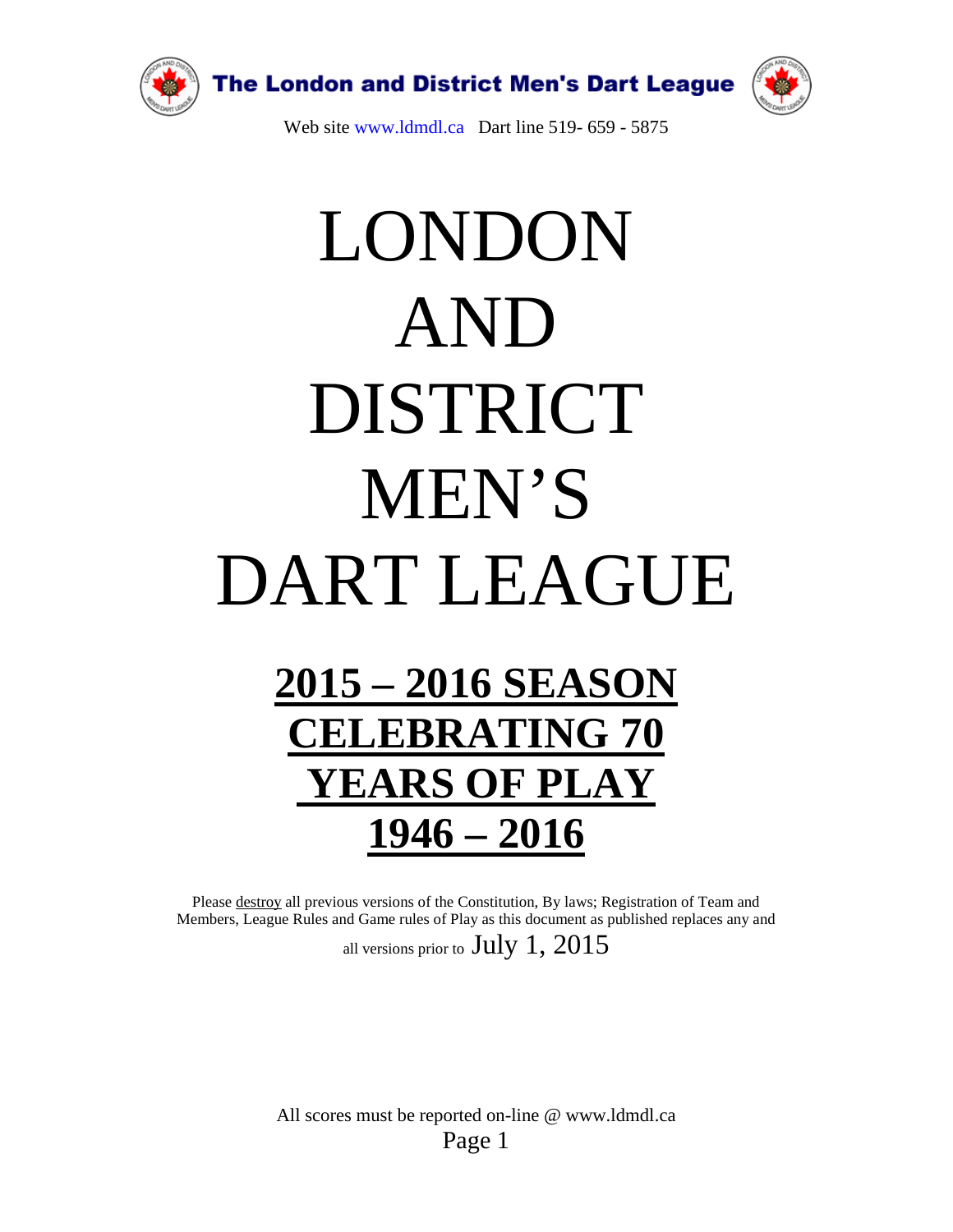



Web site [www.ldmdl.ca](http://www.ldmdl.ca/) Dart line 519- 659 - 5875

### **INDEX**

| $\mathbf{1}$   |                                            |
|----------------|--------------------------------------------|
| $\overline{2}$ | L.D.M.D.L. By-laws & League Administration |
| 3              |                                            |
| $\overline{4}$ |                                            |
| 5              |                                            |
| 6              |                                            |
| 6.A            | (Tournaments & Playoffs)                   |
| 6.B            |                                            |
| 6.C            |                                            |
| $\overline{7}$ |                                            |
| 7.1            |                                            |
| 7.2            |                                            |
| 7.3            |                                            |
| 7.4            |                                            |
| 8              |                                            |
| 9              | Membership Types, Fees and Obligations     |
| 10             |                                            |
| 11             |                                            |
| 12             |                                            |
| 13             |                                            |
| 14             |                                            |
| 15             |                                            |
| 16             |                                            |
| 17             |                                            |
| 18             |                                            |
|                | 2015-2016 Executive Contact Information    |
|                |                                            |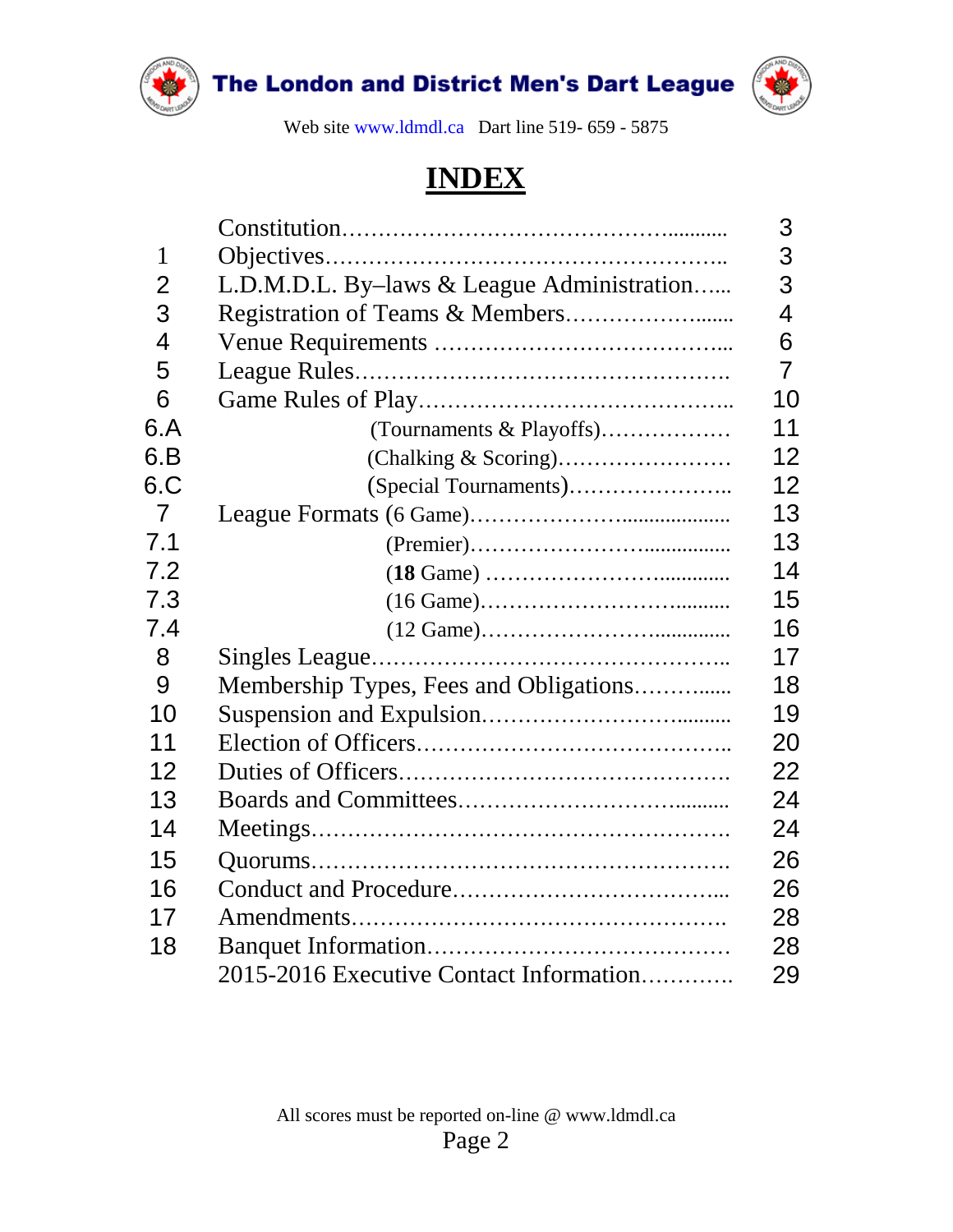



Web site [www.ldmdl.ca](http://www.ldmdl.ca/) Dart line 519- 659 - 5875

### **Constitution**

The League shall be known as the "London and District Men's Dart League" hereinafter called, "The League."

### **1 Objectives**

To provide competitive darts to be held weekly, The Executive Board shall decide the times and dates of League functions.

**1.1:** To encourage a cordial and co-operative relationship among its Members.

**1.2:** To promote a good image of the game of Darts generally, and more particularly of the London and District Men's Dart League, within our community, WITHIN THE BOUNDS OR LIMITS OF THE BY-LAWS AND RULES OF PLAY OF The London and District Men's Dart League.

### **2 L.D.M.D.L. By-Laws & League Administration**

The fiscal year of the League shall commence July 1 each year.

**2.1:** The affairs of the League shall be under the direct management and control of the Executive Board. All decisions of the Executive Board shall require a simple majority vote. Under no circumstance whatsoever, can the Executive or Executive Board change, alter or delete the Constitution, By-Laws or the rules of Play unless all the criteria is met in the amendments Rules 14,15,16 and 17 (Notice of Motion, Quorums, Special Meeting or Annual Meeting, etc.). It is understood that the Executive Board can only enact rules that have been proposed, amended and approved at any Annual or Special Meeting (Rule 14). All amendments or motions affecting the members of the Board shall take effect immediately following enactment.

2.2: The Officers of the League shall consist of President, Vice President, Secretary, Scorekeeper/Webmaster, Treasurer, and four (4) Directors that shall be elected by secret ballot at the Annual meeting.

**2.3:** The term "Executive Board" and / or "Board" shall be interchangeable and have the same meaning.

**2.4:** All correspondence from the Executive Board shall be deemed to have been received by the addressee within four (4) working days from the date posting.

**2.5:** The Executive Board shall decide the times and dates of League functions.

**2.6:** In case of any dispute arising from League business not covered by the Constitution and By-Laws of the League, the Board will refer the matter to Robert's Rules of Order for final settlement.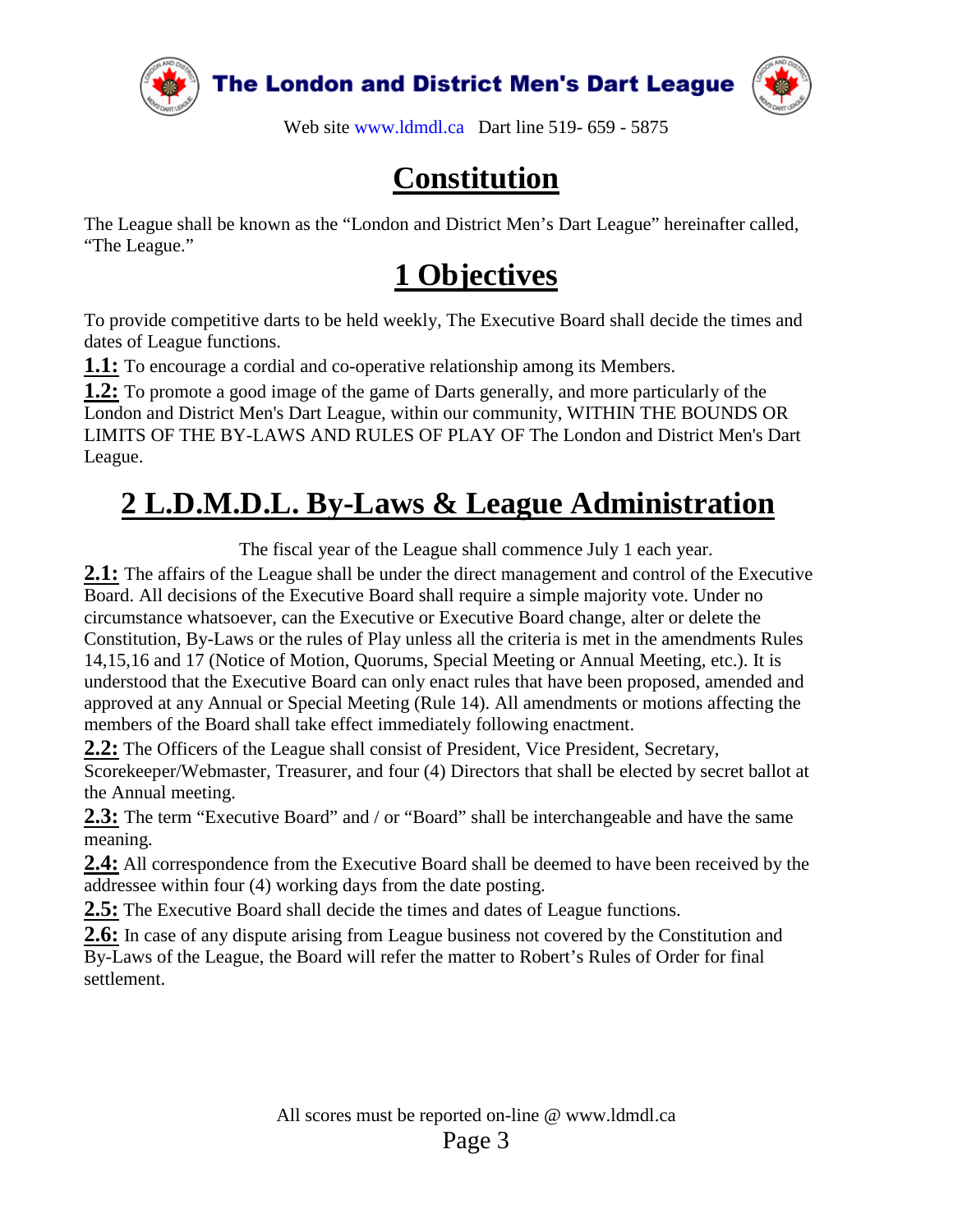

### **3 Registrations of Teams and Members**

All teams at the time of registering with the League shall state their Team name, Sponsors (s) Names, and the name, Address, Postal code, contact person of their requested home playing location. Boundaries for the locations holding League play will be within the City of London (post 1993) boundary limits. The Executive Board before any League play must approve these locations for League play. All players registered, as members in the L.D.M.D.L. must be of legal drinking age (19 years), as outlined by the liquor laws in the province of Ontario.

At time of registration each team will request their first and second choice of format (if needed) that they wish their team to play in on the LDMDL registration form.

The Executive Board will then divide up all registering teams into their formats. The Executive Board will place teams according to the format that teams have requested. However the Executive Board may move teams up or down a format/section depending on the following; if that team has placed in either the first two places or the bottom two places in the final standings in their format/section and may also depend on the number of returning players from last year's team.

"An example of this is would be referring all of the formats as the following; Premier Format, **18** Game Format, 16 Game Format, 12 Game Format and 6 Game Format (Team only). The Executive will then divide each format into sections of four (4), six (6), eight (8) or twelve (12) teams (depending on teams requesting that format)." The Executive will try to keep every section with an even number of teams if possible

**To register as a player (Member) with the LDMDL requires a fee to be determined by the Executive annually plus a \$5.00 fee to be allocated to the 75<sup>th</sup> anniversary fund. The extra** fee of \$5.00 for the next five (5) seasons (2014/2015 to 2019/2020) is only for the League's  $75<sup>th</sup>$ anniversary in 2021. The additional \$5.00 will be kept in a separate fund that will be used SOLELY for the planning and execution of the League's  $75<sup>th</sup>$  anniversary in 2021. All funds will be under the authority of the Treasurer who will provide a yearly report at the AGM stating the principle, interest earned and expenses paid out for the planning and execution of the  $75<sup>th</sup>$ anniversary in 2021. To join additional League (Singles or Teams) requires additional \$20.00. A \$5 admin fee will be charged after registration date to join Team or Singles League; (same as adding/changing player) Players must be male and at least 19 years old. All players must sign waiver form to play in League.

**3.1:** Each player (Life and Honorary members excepted) shall pay the registration fee for League membership in full at registration time. Any player so registered cannot change teams without the express permission of his Captain and the Executive Board. Any member is allowed to apply for such change in the first two (2) weeks of scheduled League play. (Memorial night is not included). Notice in writing must be received by the League Secretary by midnight, the Wednesday before the scheduled 3<sup>rd</sup> week of play. The player requesting transfer may not play on either team until he has been officially notified by the Secretary of the decision made by the Executive Board, which will be forthcoming within two (2) weeks following receipt of a written request to transfer.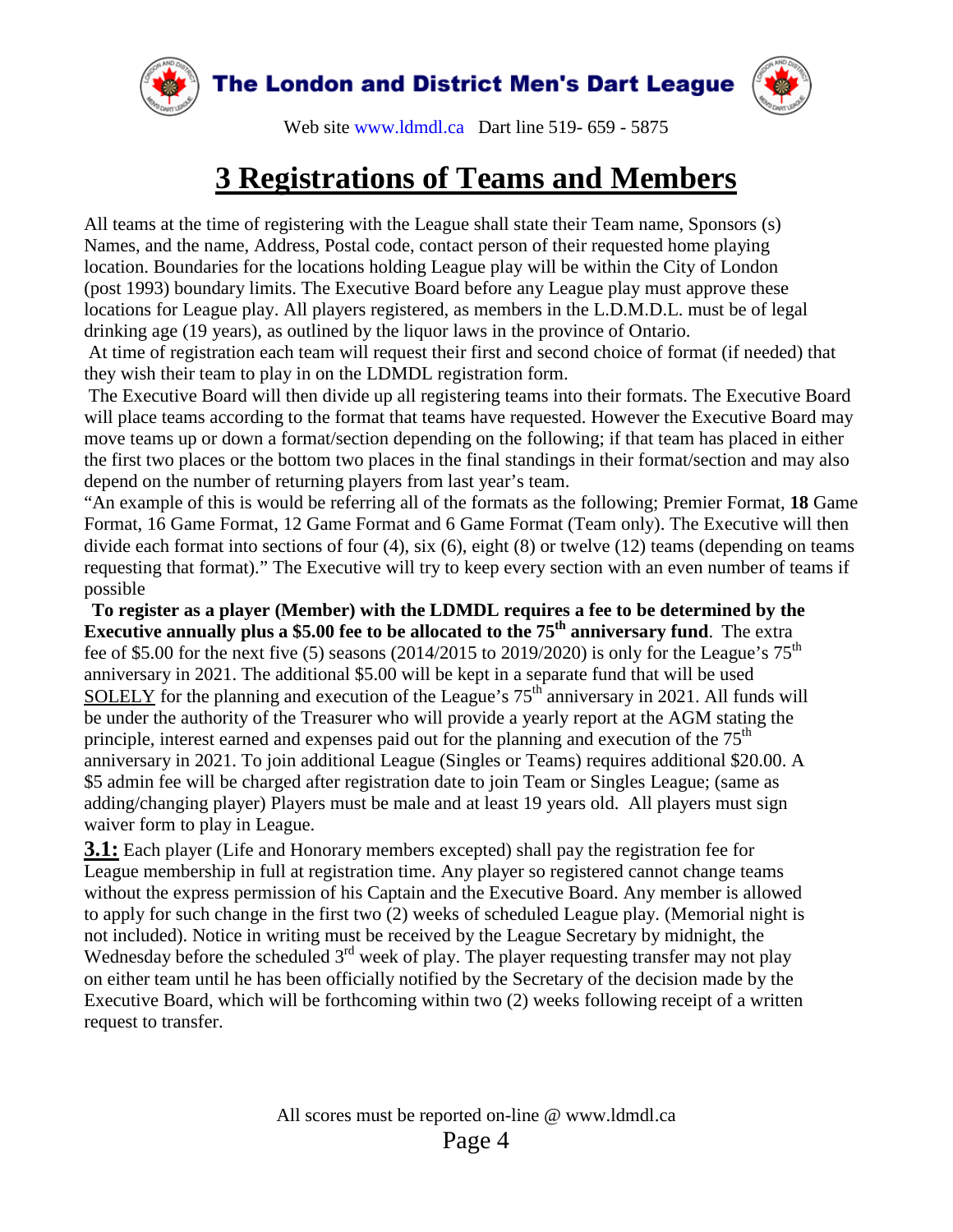

#### **Registration of Team and Members continued:**

**3.2:** Additionally, a surcharge may be levied above the annual membership fee to cover the cost of providing Team Captains and Co–Captains with a copy of the constitution, By–Laws, and League rules of play. These rules will supersede all previous rules, and will be enforced for the year. Protests regarding the rules will be accepted and ruled on by the Executive Board during the year and will be ratified at the Annual General Meeting. A Captain, Co-Captain's package shall include a telephone contact list of all Captain's, Co-Captain's of all the teams in their formats along with all other requirements for the playing season**.** All playing venues will be provided a copy. Additional copies will be made available on request. This fee may be adjusted each year to account for any increase in costs (printing, postage, etc).

**3.3:** A registration card will be issued to each life member, paid member, and honorary member registered to a team. Registration cards will be issued to the team captain before the first night of league play, to be dispersed to each member of his team. The membership card shall display the current league year, and must be signed by the member.

**3.4:** Any team may apply by proper form to "add on" a player, to increase the number of players on that team, only once before January 31st of that season and with the consent of the board, before that player can play. An "add on player" is defined as any player not already registered to any team for the current dart league season. All "add on" players must have their registration card TWO (2) weeks after being approved by the Board. Team Captain's are held responsible to pick up the registration card(s) from the Secretary. If the "add on" player has does not have his registration card in the two weeks that player CANNOT play until the registration card is picked up from the Secretary.

**3.4a:** Any team may apply by proper form to "replace" a player who has quit or is not available to play at any time during the season providing the new player has not been registered to any other team. During the current playing year, exceptions will only be allowed under rule 3.1. All "replacement" players must have their registration card TWO (2) weeks after being approved by the Board. Team Captain's are held responsible to pick up the registration card(s) from the Secretary. If the "replacement" player does not have his registration card in the two weeks that player CANNOT play until the registration card is picked up from the Secretary.

**3.5:** Any member who considers himself unjustly dropped from a team has the right to appeal to the Executive Board.

**3.6:** A maximum of seven (7) players may be signed to a team with a minimum of four (4) players. A team may only sign one (1) extra player after registration closing date and before January 31<sup>st</sup> of that year, if less than seven (7) players have been registered. (Refer to 3.4).

**3.7:** Any change or additions requested by any team will be charged five dollars (\$5.00) administration fee. This fee must accompany the request. Any and all replacement players must be approved by a majority of the Board.

**3.8:** Teams must obtain written permission from the owner or manager to register the playing location as their home base.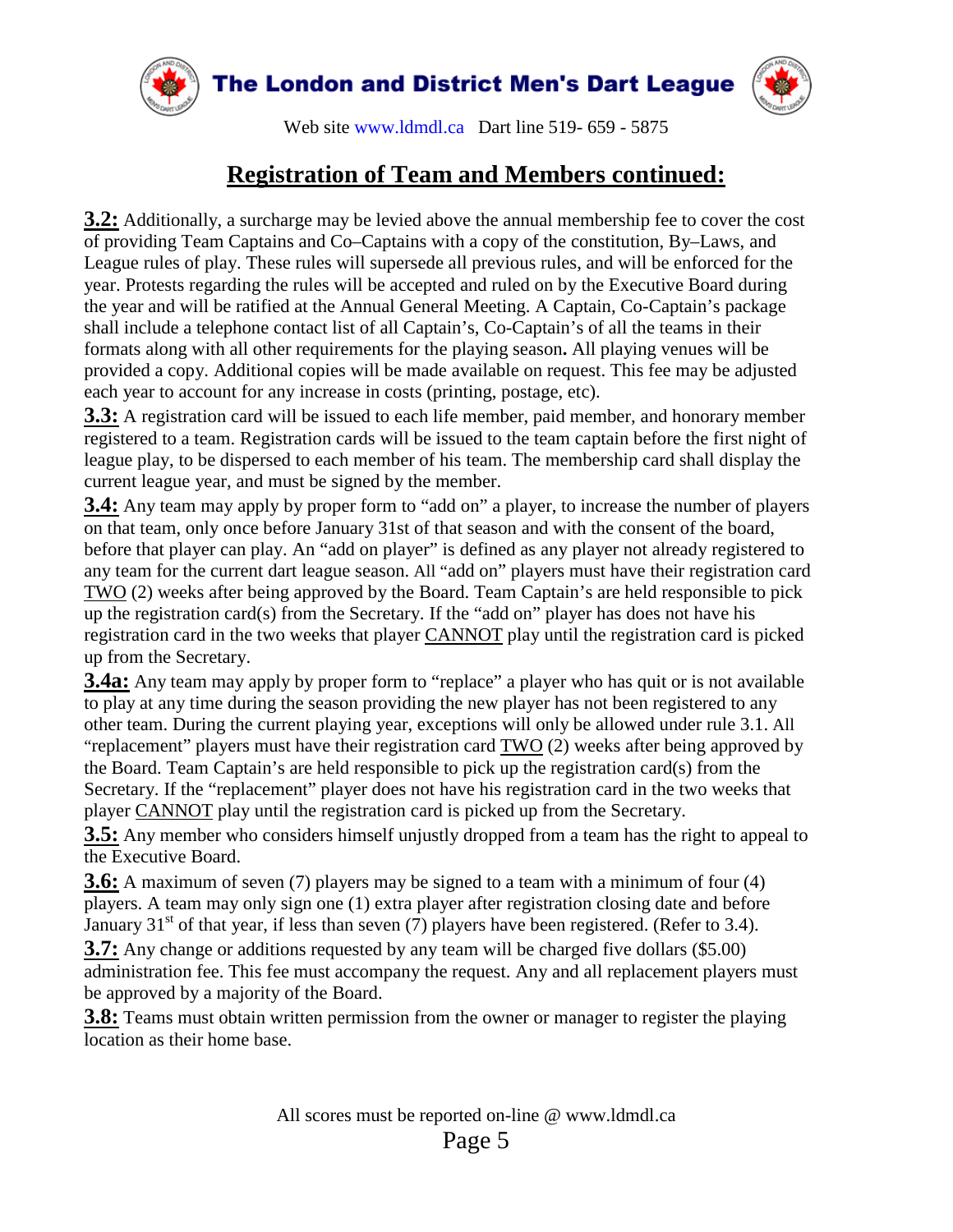



Web site [www.ldmdl.ca](http://www.ldmdl.ca/) Dart line 519- 659 - 5875

#### **4 Venue Requirements**

**4.1:** All playing locations must be approved by the Board and meet the standards as set by the League.

**4.2:** Teams sponsored by their home base may not change their venue without written permission from their sponsor, except in emergencies or in the event playing conditions become unacceptable. The sponsored team may apply to the Board, in writing, outlining the problems and request permission to relocate. Should permission be granted, it will be the responsibility of the relocating Captain or his delegate to notify the other team captains in that format of the new location not less than seven (7) days prior to upcoming games. Failure to do so shall result in the loss of points for that night for the offending team.

**4.3:** Inspection of all new playing venues will be completed prior to regular League play. These inspections are to be done by a committee appointed by the Board.

**4.4:** Inspection of all existing venues shall be done every playing season to ensure that League requirements are being met.

**4.5** League requirements are that all venues must have at least one board in excess of the teams registered to play. Example: two (2) teams registered to the venue there must be three (3) League sanctioned boards.

**4.6:** All playing and practice board(s) shall be affixed on an even surface, perpendicular from the floor, measuring five (5) feet eight (8) inches to the center of the bull's eye. The throwing distance shall be seven  $(7)$  feet nine  $(9)$  and one quarter  $(1/4)$  inches in a plumb line from the face of the board. A second way to determine throwing distance is to measure nine (9) feet seven (7) and three eights (3/8) inches from the center of the bulls – eye to the oche / toe line on an angle.

**4.7:** The oche / toe line shall be distinct (a chalk line is not sufficient). There is no limit to its length, but it shall be a minimum of fifteen (15) inches in length. A player may move as far along the line as he can, providing he does not interfere with a player on another board. No part of the throwers feet shall extend beyond the edge of oche / toe line nearest the board until the dart is released.

**4.8:** At the time of registration all venues must be already licensed by the LLBO. All venues must also keep there LLBO license throughout the entire season. If a venue does lose its liquor license during season the Executive Board has the right to move the team(s) to another venue.

**4.9:** The venue must also provide adequate seating arrangements that do not interfere with the play area.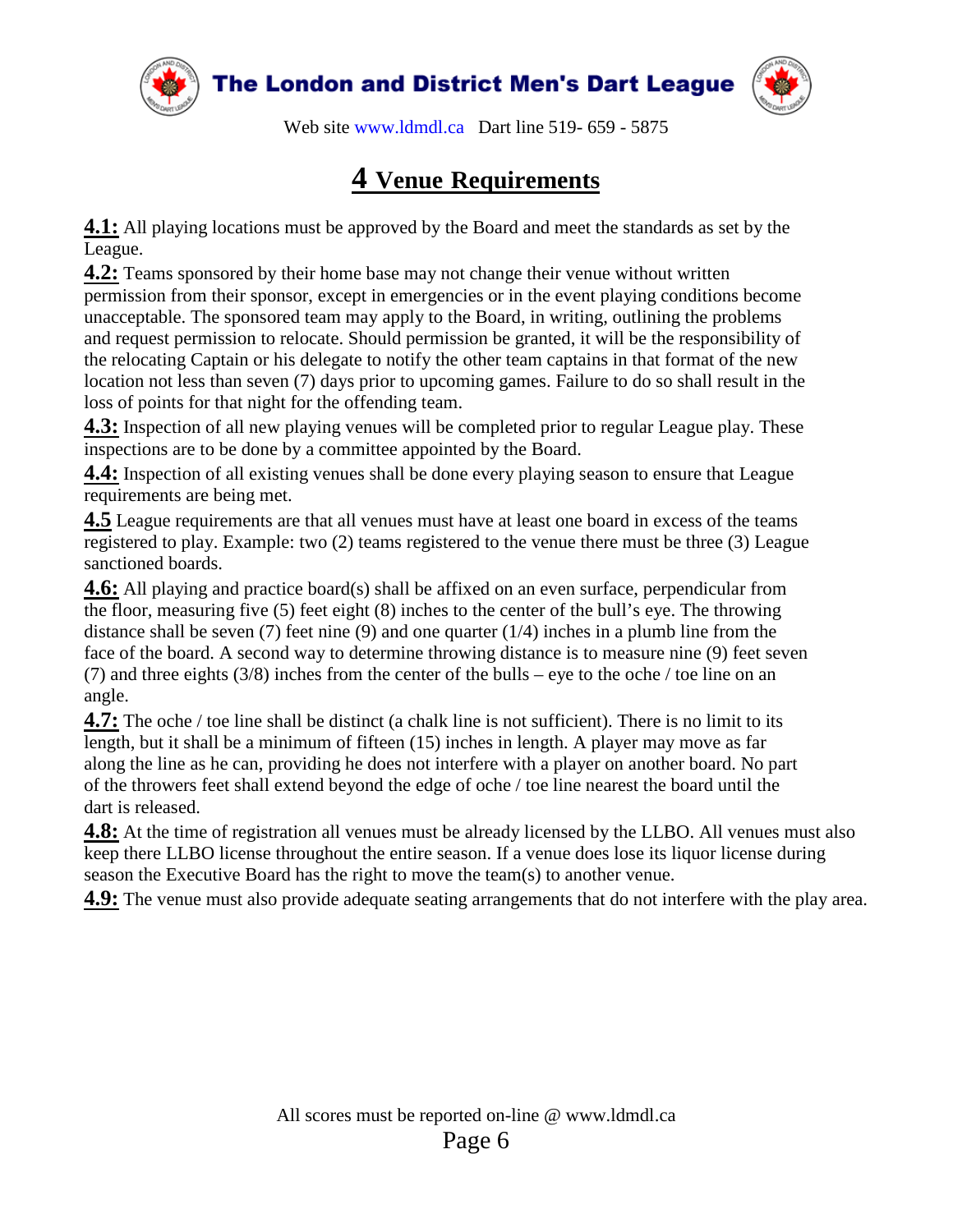



Web site [www.ldmdl.ca](http://www.ldmdl.ca/) Dart line 519- 659 - 5875

### **5 League Rules**

 All League team play shall commence on Thursday Night at 08:00 p.m. If a team with a minimum of three (3) players does not show up at the proper starting time, play commencement may be delayed no later than 08:15 p.m. If a team with a minimum of three (3) players has not shown up by 08:15 p.m. the points for the night may be claimed at the discretion of the offended team. (See 5.18 for scoring). No League games shall be scheduled when the night of play coincides with November 11th, Remembrance Day. **All League Thursday tournaments will start at 7:30pm (7:45pm)**. **The Executive has the right to hold tournaments on a Saturday to promote the League**.

**5.1:** Team Captains or their delegates must submit their team's scores ONLY through the LDMDL website at www.ldmdl.ca by 8:00 pm on the Sunday after the night of play; the Dart Line is not to be used for reporting team scores. Failure to report by this time may result in a '0' (zero) score being awarded for the night of play and a failure to report (DNR) will be entered into the standings. The Scorekeeper MAY record a team's score if he has the opposing team's score unless the missing team's score result in points for that team (1 for a tie, 2 for a win). The Scorekeeper will enter a failure to report (DNR) for the non-reporting team and MAY take the option to contact the team captain to have the missing score submitted (deadline for submission to be determined by the Scorekeeper).

**5.2:** Failure to comply with any of the above directives will result in the offending team being penalized for any and all games won and points that the offending team will have earned from the night of play in question. In the event that a team fails to show or forfeits the night, the opposing team Captain or his delegate, will report in the resulting default as a 'No-Show' or as 'Forfeit' not as all of the games for their Format as games won. Failure to report the default as a 'No-Show' or 'Forfeit' will result in '0' (zero) being awarded to the opposing team.

**5.2.1:** When reporting the results, state Format, Team names and results. This includes one hundred and eighties (180's) and high take–outs, if applicable. The printed spelling of unusual names is recommended.

**5.3:** If during his turn, a player steps back from the Oche / toe line, he may confer with his teammates or partner. This includes Singles, Doubles and Team games. This action must be easily recognizable. There should be no doubt that the player has stepped back from the line. Turning around while at the line is not acceptable.

**5.4:** Heckling or harassing teams or players is not allowed before, during or after games. Heckling or harassing by definition is any act or conduct, physical or verbal, which is or may be distracting to the opposing team. This will also include the throwing of unnecessary darts or darts thrown in anger.

**5.5:** If the Captain doubts the validity of any opposing player's membership he may request that player's membership card. If that card is not produced or satisfactory identification of the player cannot be made, the game shall be played under protest and a full report made to the Executive Board within seven (7) days, in writing, addressed to the Secretary. Any player, who is found to be a non – member, will result in disciplinary action against the team or team Captain and player involved.

All scores must be reported on-line @ www.ldmdl.ca

Page 7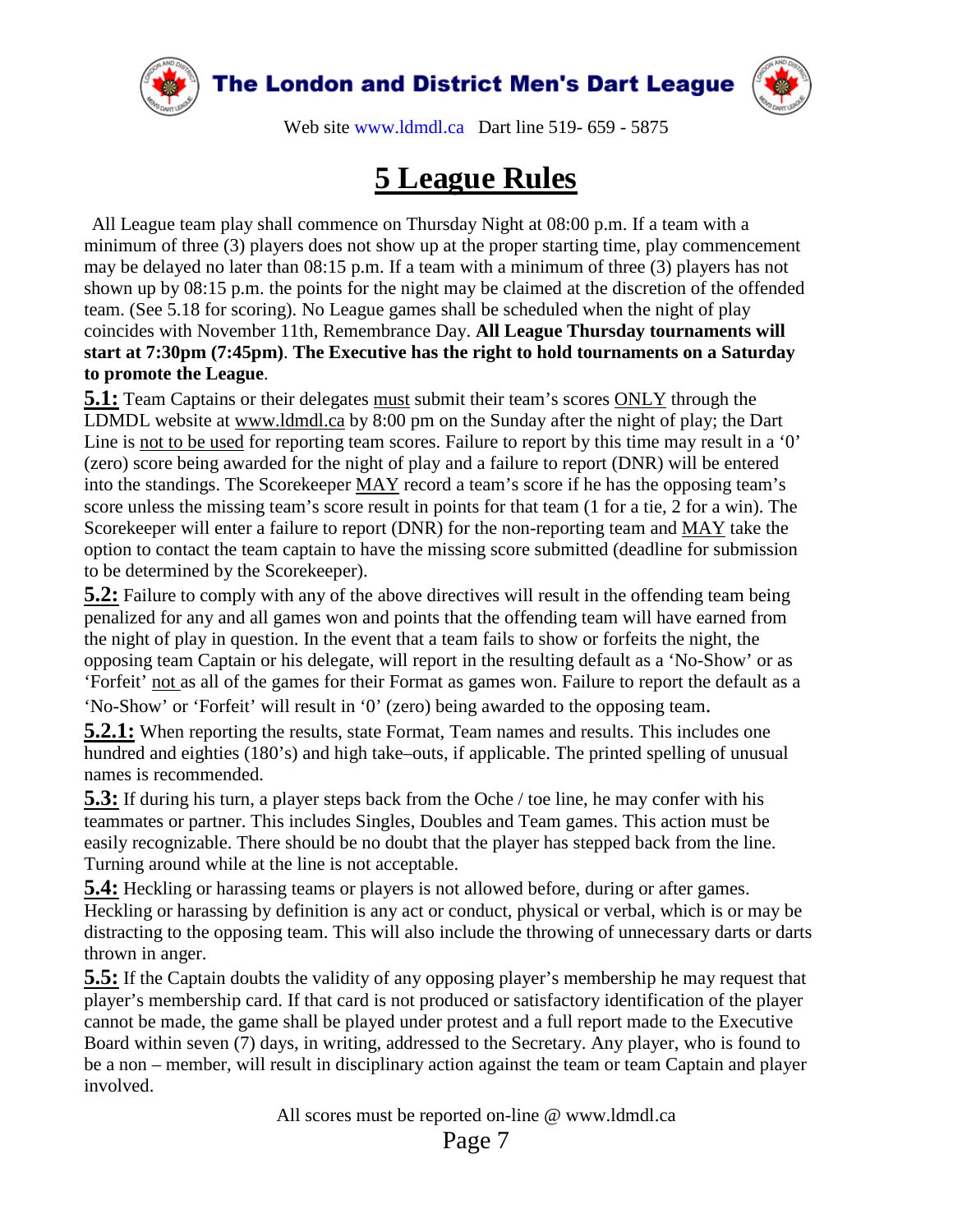



Web site [www.ldmdl.ca](http://www.ldmdl.ca/) Dart line 519- 659 - 5875

#### **League Rules Continued:**

**5.6:** If a team drops out of the League all points and games won or lost, associated with that team, will be eliminated from all teams in that Format for the season. Players from the team that dropped out cannot play together as a team the following year.

**5.6.1:** If a team decides to disband and reform under a different name or by adding or removing players, the above two clauses will apply if the team players consist of 50% or more of the previous year's placing players.

**5.7:** Any team that fails to show for three (3) consecutive nights without the express permission of the Executive Board, or has given notice to the League Secretary of withdrawal from the League, shall be disqualified from further League participation by the Board and be given proper notice of such (See 5.6) for disciplinary action (10.4) applies).

**5.8:** The home team shall have choice of board, however, in the event a board is in such poor condition that the opposing Captain feels the board should not be used, the home Captain is obligated to select another board. If no other board is available, the matter should be reported to an official of the playing location with a view to replacing the board, also advising the Executive Board of the League for follow up.

**5.9:** Playoffs of all League and competitive play will continue and be completed on the night play was started, unless playing location protests, in which case the Executive Board will consider other arrangements.

**5.10:** Members who quit the League must do so in writing, or return their membership card and deliver these to their Captain, so he can deliver it to the League Secretary, before a new player can be added.

**5.10.1:** Members who quit the League and are replaced cannot play on any team for the rest of the season.

**5.10.2:** Members who quit the League can only return to the team they left, provided the team does not exceed seven (7) players.

**5.11:** For all Team/Singles/Doubles/Open Tournaments, the Executive reserves the right to run either a Round Robin or Knock-out format depending on attendance. For Knock-out format and after the round robin, the games will be best 2 out of 3 and the final 2 teams will play the best 3 out of 5 to determine winner.

**5.12:** A team with only three (3) players may compete and play at the regular season playing nights, as well **as** tournament and trophy events and will score as follows. When a team has only three (3) players, a zero (0) is to be entered on the scoreboard each time the fourth  $(4<sup>th</sup>)$  players turn occurs. If his turn has passed, he must wait till the next game. In tournament or trophy play one (1) player may be picked from another team of the same format or lower, if a team has only three (3) players. League rule 4.14 does not allow for any pick ups for the League play offs.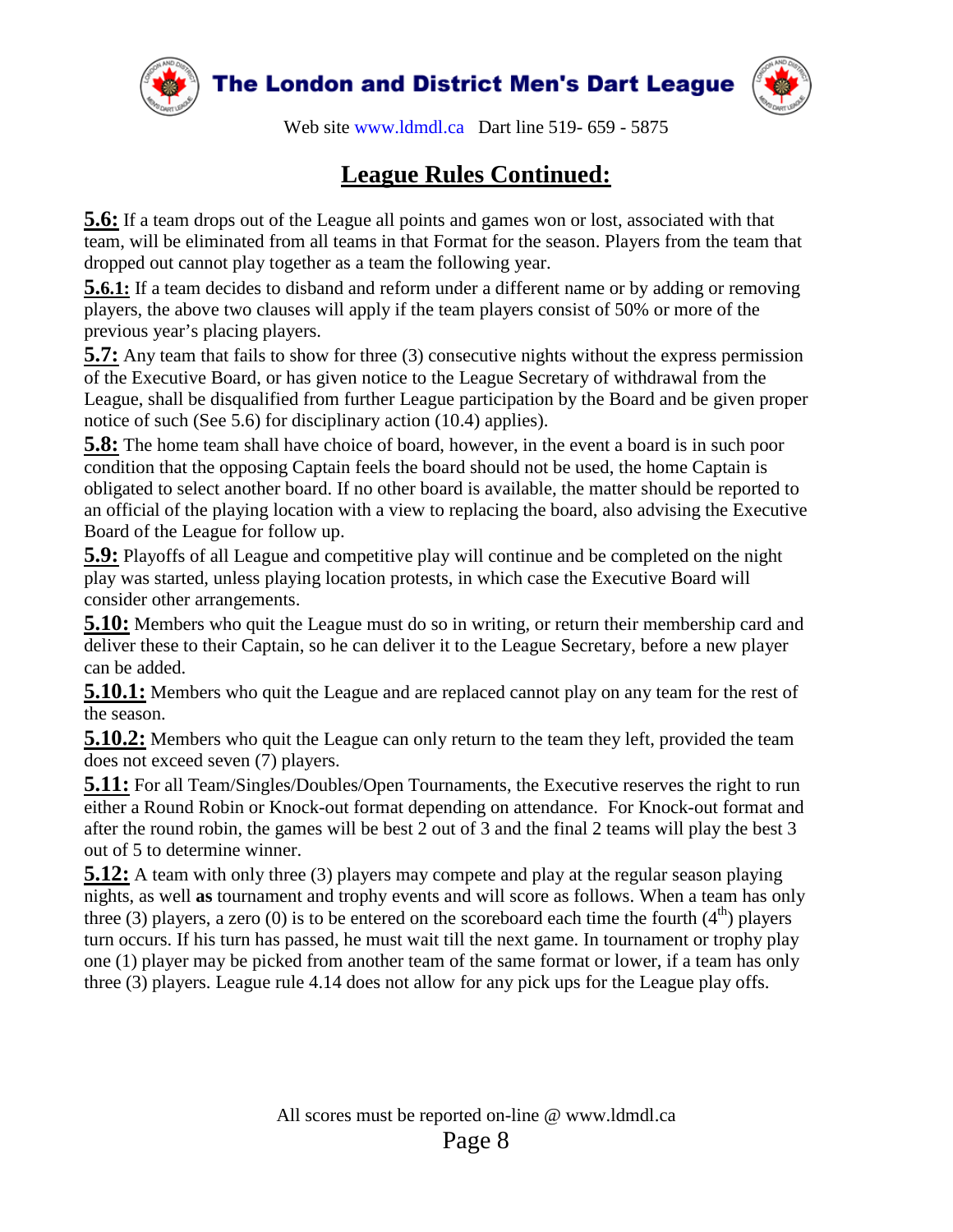

#### **League Rules Continued:**

**5:13:** For all formats, a minimum of four (4) players must be present. If only three (3) players are present, play can continue but the absent fourth player must record a zero in the event of team play,  $(6^{th}$  to  $10^{th})$ . In the event of Singles/Doubles/Teams format, the 4<sup>th</sup> shooter will take a loss. In the Team format, a score of zero will be inserted where the fourth shooter would be.

**5.14:** Where the rules permit spares to be picked up, players wishing to spare must registered with the conveners of the tournament prior to the close of registration. Spares who are members of teams in competition at that tournament must have expressed permission of their team Captain or Co-Captain and tournament Convener(s) to play for an alternate team and shall not be eligible to play on his own team for the balance of that tournament.

**5.15:** The home playing location of tournament or trophy play winners will be the host location for that tournament or trophy, the following year providing the location can accommodate such an event. The final decision rests with the Executive Board.

**5.16:** All protests shall be in writing addressed to the Secretary and must be made within seven (7) days of the occurrence.

**5.17:** The cancellation or postponement of any League or competition play event shall be at the discretion of the Executive Board, providing, reasonable effort has been made to notify all teams and / or members involved and posted on the League webpage by the Executive Board.

**5.18:** All tournament or trophy, Singles and Doubles play registration shall close at 08:00pm with play commencing no later than 08:15 pm.

**5.19:** Each team captain or his delegate shall be issued a schedule before the season opens which will be a minimum of 21 weeks and each playing location shall also have on display, a schedule. The schedule shall include all games, including League Tournament, Trophy, Singles, Doubles, and Playoffs, also meetings, Banquet, playing locations, the names and phone numbers of the Executive Board, and the address and phone number of the Secretary.

**5.20:** Scheduled playing locations established at the start of the season will not be changed to accommodate any member banned from playing at these locations.

**5.21:** Singles and Doubles play will be divided as the Executive sees fit for maximum involvement by ALL members of the LDMDL. Notice for type of play, playing location to be posted online one (1) month prior to tournament. Registration will be done on the night of play.

**5.22:** The wheels of the wheelchair may not cross the oche line in case of a side angle shooter or the torso may not cross the line in the case of a front shooter.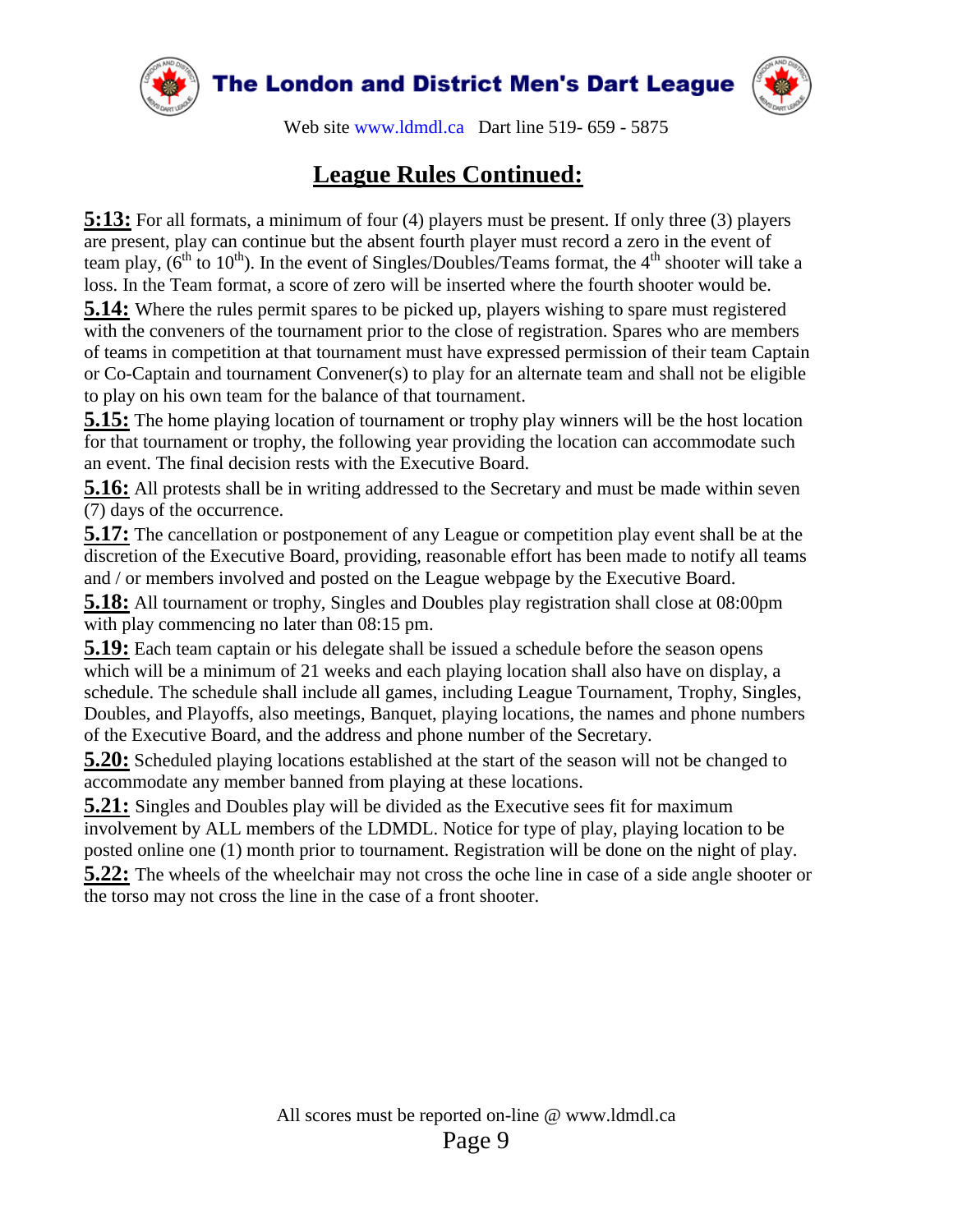

### **6 Game Rules of Play**

All games shall be played on a standard dart board made of bristle, numbering one (1) to twenty (20) with a centered twenty – five (25) and fifty (50) circle and have a double and triple ring area.

**6.1:** All League team games shall be one thousand and one (1001) with a straight start finishing on a double in all formats.

**6.2:** A player is not forced to go for any specific double unless he has three (3) remaining in which case his shot will be one (1) double one (1).

**6.3:** The center bulls–eye is considered a double twenty–five (25).

**6.4:** The game is considered completed immediately after the necessary take out double has been successfully shot.

**6.5** A break of ten minutes will occur at the halfway point of the night. I.e. (for the (12) twelve game format. For the (6) six game format the break will occur right after the third team game. This ten minute break requires an agreement between both team captains as to when it starts and finishes. The required player(s) who starts right after the break will be ready to begin the next set/game before the end of this ten minute break.

**6.6:** A player, who is playing in a game already in progress, may not practice at another board.

**6.7:** Once a player has attempted to throw a dart it will count as thrown, whether it reaches the dart board or fails to stick in the board. This does not include a player who accidentally drops his darts as he addresses the board.

**6.8:** Where the point of the dart slides under a dividing wire or staple, the point of entry will be the scored area, not where the point comes to rest. The point of the dart or part of the point must be touching the board before it can be counted.

**6.9:** Players must use their own darts. Each dart shall not exceed fifty (50) grams in weight or nine (9) inches in length.

#### **6.10: Moved to Rule 6B.5**

**6.11:** Any playoffs that may be necessary to decide final League standings shall be played within six **(**6 days) after completion of the regular season.

**6.12:** Standings to be posted online weekly and at all LDMDL Tournament Events.

**6.13:** Any sponsorship monies issued out by the League must be requested at the Annual general meeting and approved by a general vote.

**6.14:** High take out is to be recorded for format play only**.**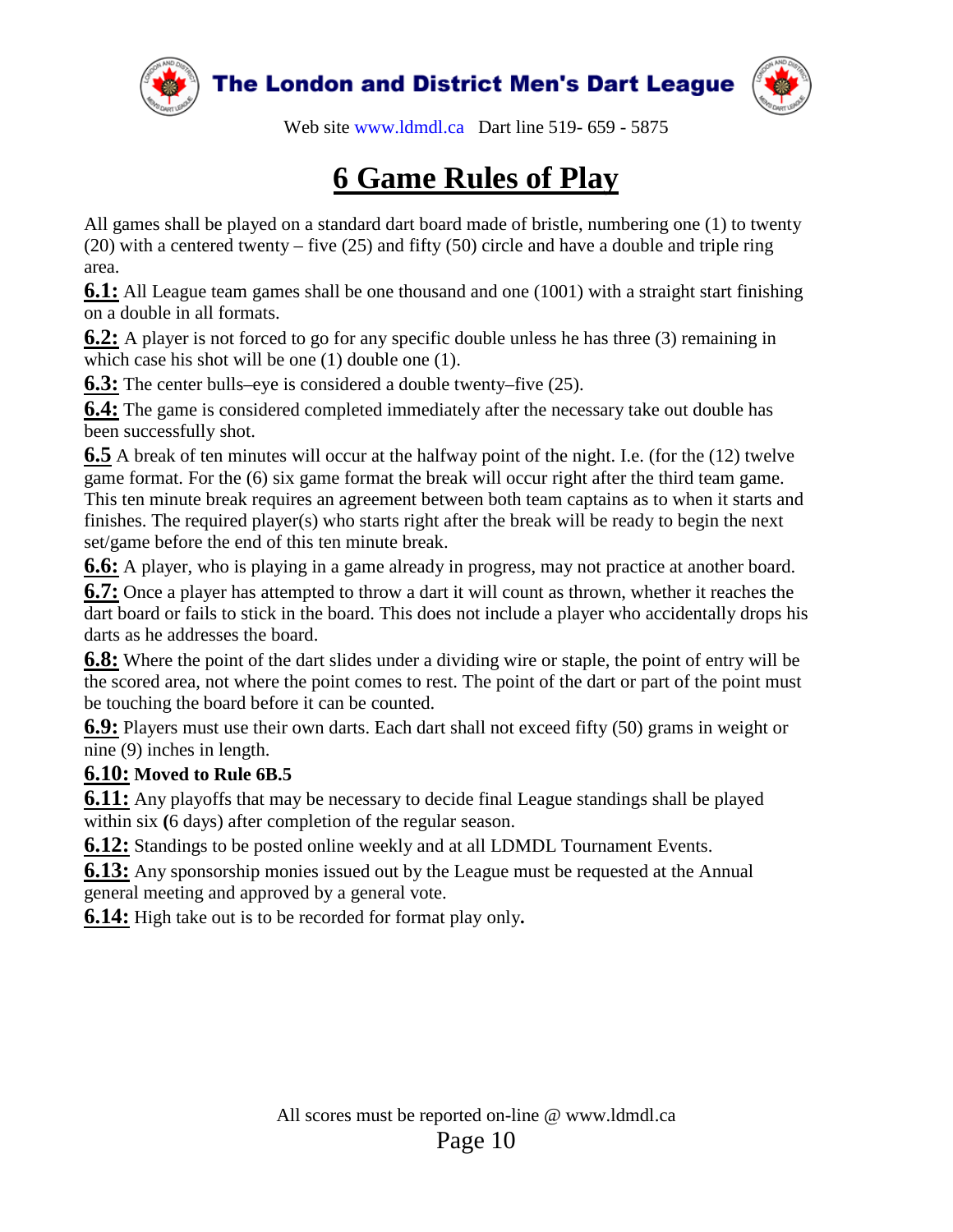

### **6A Game Rules of Play Tournaments & Playoffs**

**6A.1:** A registration fee of not more than two dollars (\$2.00) per registrant shall be remitted for all tournaments. The proceeds of this fee will be donated to a charity designated by the membership at the Annual General. Said donation shall be presented to the member designated charity immediately following the playoffs. Said donation published via local media

**6A.2:** In tournament and trophy team play, the game shall be seven hundred and one (701), straight start, finishing on a double.

**6A.3:** In tournament singles play, the game shall be five hundred and one (501), straight start, finishing on a double.

**6A.4:** In tournament doubles play, the game shall be six hundred and one (601), straight start, finishing on a double.

**6A.5:** For all doubles play, regular season and tournament, you cannot play without a partner. Where spares are permitted, the substitute player shall continue as the partner designate to the following event (I.e. the doubles semi-final to the doubles final).

**6A.6:** Only during League competition, playoffs **(**not including format tie breakers**)**, tournaments, trophies, singles, doubles play shall the score of one hundred and eighty (180) be recognized. This feat will be reported by the team captain of the player who has shot the 180 score. This score will be reported online or on the League phone line following Rule 5.1.

**6A.7:** Each format will have their own playoffs in their "own format of play". Teams will only play other teams in the formats that they play in (example 20A & 20B formats play in the twenty (20) game format).Rule 5.9 will be followed for playoff tournaments. A team with only three (3) players may compete and play at the regular season playing nights, as well as tournament and trophy events and will score as follows. When a team has only three (3) players, a zero (0) is to be entered on the scoreboard each time the fourth  $(4<sup>th</sup>)$  players turn occurs. If his turn has passed, he must wait till the next game. In tournament or trophy play one (1) player may be picked from another team of the same format or lower, if a team has only three (3) players. League rule (See rule 6.A.8*)* does not allow for any pick ups for the League playoffs.

**6A.8:** Where the rules permit spares to be picked up, players wishing to spare must registered with the conveners of the tournament prior to the close of registration. Spares who are members of teams in competition at that tournament must have expressed permission of their team Captain to play for an alternate team and shall not be eligible to play on his own team for the balance of that tournament.

**6A.9:** All "non–league members" who participate in the L.D.M.D.L. open trophy will be charged a nominal entry fee and must meet the age limit requirement. (See Rule 3) A donation will be given to the registered charitable organization named by the winning team.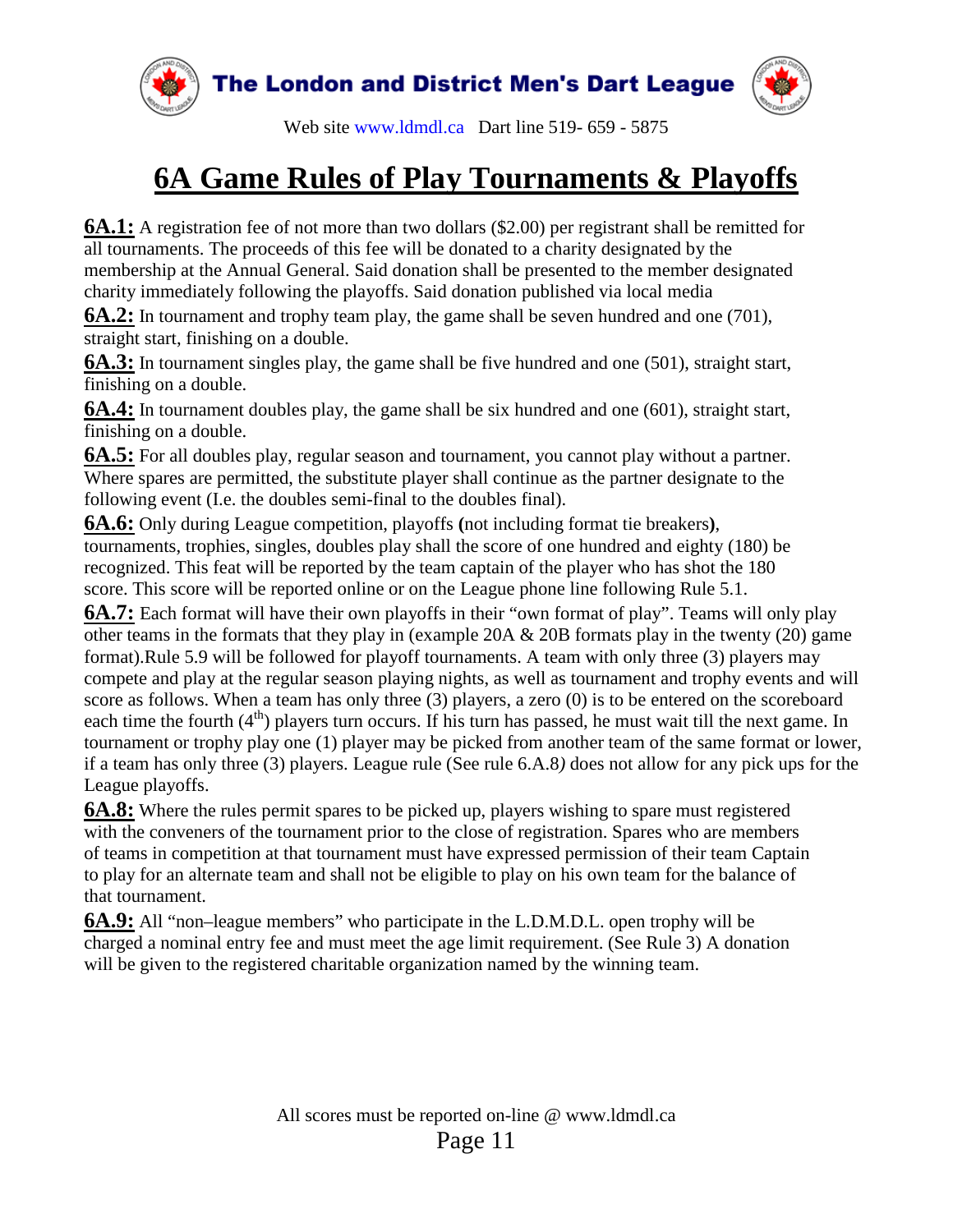

### **6B Game Rules of Play Chalking & Scoring**

**6B.1:** In League play home team chalks all odd numbered games; visiting team chalks even number games. This rule precedes all other rules regarding game starts in Rules 7.1, 7.2, 7.3, 7.4, 7.5 and 7.6. Coin toss only required if a best 2 out of 3 has a 3rd game. In tournament, trophy, regular play the third  $(3<sup>rd</sup>)$  or fifth  $(5<sup>th</sup>)$  game is started by the toss of a coin to decide who goes first. All games will start with the first player in the line up. It is the Captains responsibility to assure his line up order is marked on the scoreboard before play commences. No changes can be made after the game has started.

**6B.2:** Anyone may mark the score, providing both Captains agree. The markers duties are to record the score and deduct it from the total. The marker shall call out the score shot only if requested to do so by the shooter. The marker is not obliged to reveal the remaining score until the three (3) darts have been thrown, except when a player busts his score on his first ( $1<sup>st</sup>$ ) or second  $(2<sup>nd</sup>)$  dart.

**6B.3:** Touching or removing darts from the board by the marker is forbidden.

**6B.4:** The marker must remain still, quiet and face away from the shooter so as not to interfere with his play. No other person is allowed in the markers area while a player is at the oche / toe line.

**6B.5: The method of scoring shall be by subtraction. Each players score shall be prominently shown on a scoreboard and deducted to show the score remaining. When the remaining score is one hundred and seventy (170) or less, the scorekeeper will commence to draw a line through the last score recorded and the previous remaining score. The preferred method of chalking will be left to right (score, total, score and total) for all in regular and tournament games in the LDMDL.**

### **6C Game Rules of Play Special Tournaments**

Captain and Co-Captain Night/ Memorial Night: This night and is intended to distribute the captains' information packages schedules, membership cards and various forms. Also on the night a review of both old and new by-laws plus a question and answer period will take place. This is also a night in memory of the League players and members who passed away since the start of the previous season. They are to be recognized with a one minute of silence at which time all activity shall cease in the main dart hall and the names of those who passed away shall be read aloud, if the names are available.

Spring Trophy: This is an optional night and may be held in the later part of the season, if it is not needed as a "make-up" playing night due to a cancellation because of weather or if Remembrance Day falls on a Thursday night. Spring Trophy tournament format is a team (4 players) tournament with a 25 point handicap per format (Max 100 Points).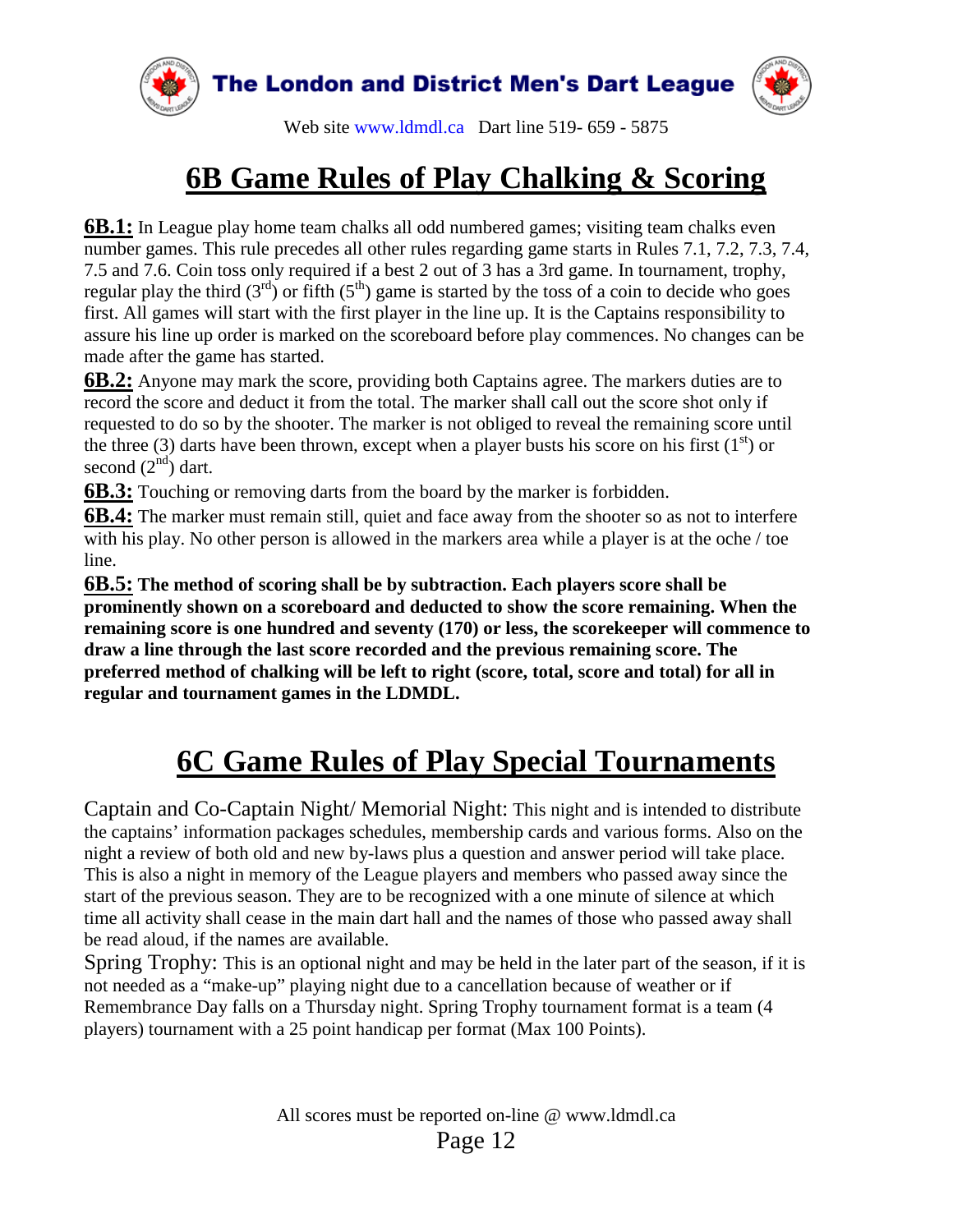



Web site [www.ldmdl.ca](http://www.ldmdl.ca/) Dart line 519- 659 - 5875

#### **7 League Formats**

The following method applies to all formats. Each individual game for or against will be recorded and used if necessary to decide a tie breaking situation in the League standings. Should two (2) or more teams be tied on points at the end of the scheduled season. The following method and order will be used to decide the winner(s), total games won, total games for and against and best record for and against when teams played against each other.

**7.1:** Six (6) Game Format play shall consist of six (6) games of one thousand and one (1001) with a straight start finishing on a double, (except Premier to **12** Game Format see 7.2 to 7.5). The team with the most games four, five, or six (4, 5 or 6) will be awarded two (2) points, and record a win. The losing team will not receive any points. In case of a tie three (3) games each, both teams will receive one (1) point.

> 3 team games1001 Break rule 6.5 3 team games1001

**7.2:** In the Premier format. line-ups for all night's matches (singles/doubles) will be exchanged prior to the night's start (8:15 deadline). A team that only has three (3) players must disclose all games that are to be forfeited prior to line-up exchanges. **If a team only has three (3) players then that team must forfeit three (3) singles matches and four (4) doubles matches.** Once the line-ups are exchanged NO alterations will be allowed for any reason. In the event there are player's names inserted for play, (singles/doubles) and that player is not in attendance when called to play, then that match is forfeited (by the offending player). All matches/games must be completed and have a result, entered on the score sheet (win or loss), forfeited matches/games are marked as a loss. The acting Captain/Co Captain must offer the opportunity to play Singles/Doubles to all team players in attendance each night. No player may play more than three (3) singles matches and cannot play in more than three (3) matches in the same format (301/501). No player may play more than four (4) doubles matches and cannot play more than twice with the same partner. Nights play (singles /doubles) are to be played simultaneously on two (2) boards, in order that follows. Rule 6.5 (Break Rule) may be implied after first round of singles/doubles matches are completed. The night's results will be two (2) points for a win (11 matches/games or greater won), one (1) point for a tie (10-10) and zero (0) points for a loss (9 matches/games or less won). In the event two (2) or more teams are tied in points at season's end (Rule 7) is used.

#### Premier Format

Singles X 6 sets (sets 2 of 3 games) 501 straight in double out Doubles X 4 sets (sets 2 of 3 games) 601 straight in double out Break rule 6.5 Singles X 6 sets (sets 2 of 3 games) 301 double in double out Doubles X 4 sets (sets 2 of 3 games) 601 straight in double out

All scores must be reported on-line @ www.ldmdl.ca

Page 13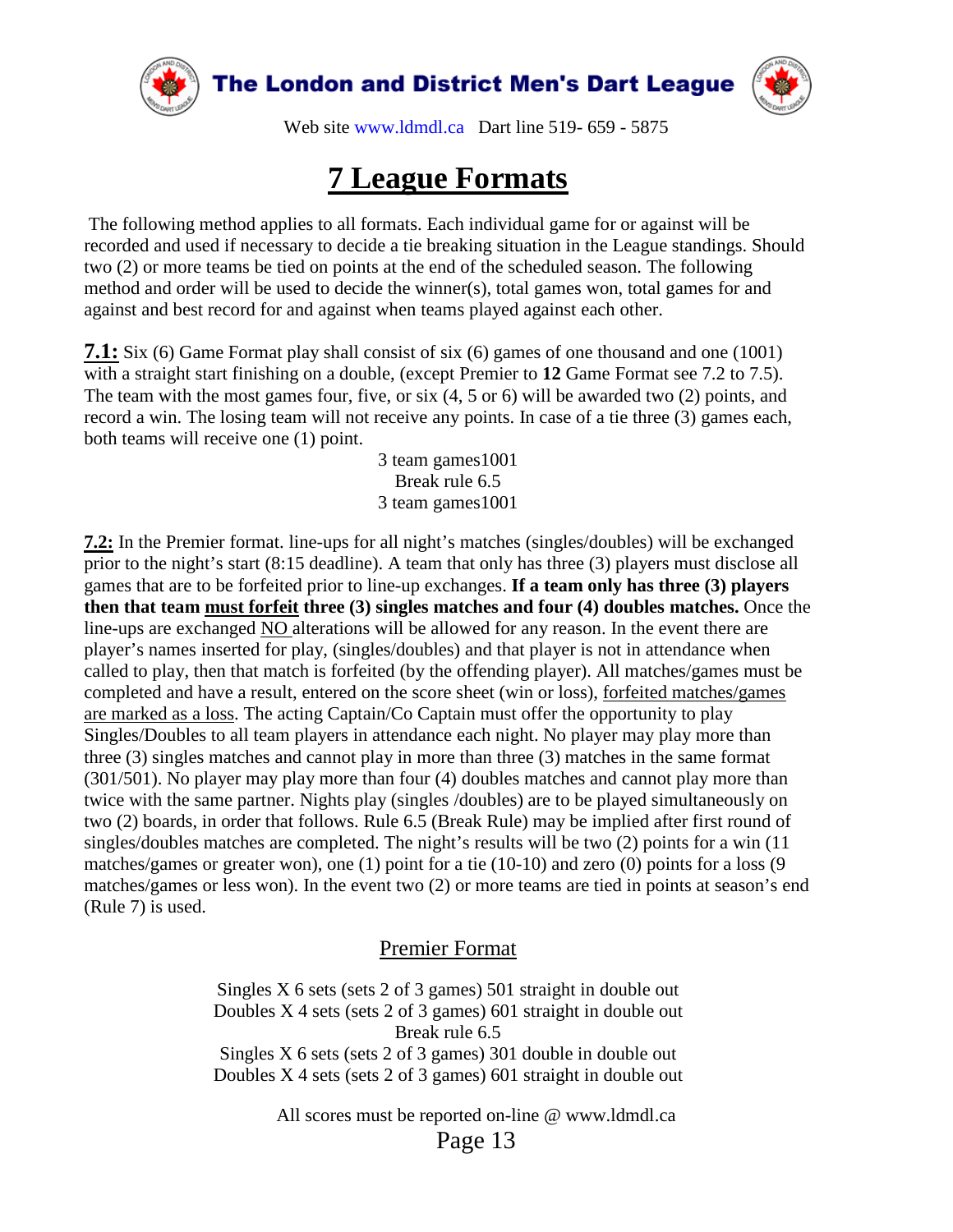



Web site [www.ldmdl.ca](http://www.ldmdl.ca/) Dart line 519- 659 - 5875

#### **League formats continued:**

**7.3:** In the **18 Game Format** line-ups for all night's matches (singles/doubles) will be exchanged prior to nights start (8:15 pm deadline), except team game (s), it can be made out at team play time. A team that only has three (3) players must disclose all games that are to be forfeited prior to line-up exchanges. **If a team only has three (3) players then that team must forfeit three (3) singles matches and three (3) doubles matches.** Once the line-ups are exchanged NO alterations will be allowed for any reason. In the event there are players names inserted for play (singles/doubles) and that player is not in attendance when called to play, then that match is forfeited (by the offending player). All matches/games must be completed and have a result entered on the score sheet (win or loss), forfeited matches/games are marked as a loss. **The acting Captain/Co-Captain must offer the opportunity to play singles and doubles matches to all team members in attendance each night.** No player may play more than 3 singles matches and cannot play 3 matches in the same format (301/501). No player may play more than 3 doubles matches and cannot play more than twice with the same partner. Team play will consist of 4 players. Nights Singles and Doubles must be played simultaneously on two (2) boards, in order of play (according to the formats**).** If a third game is needed in Singles or Doubles, winner of the coin toss will start the third game. Rule 6.5 **(**Break Rule) may be implied before the second sets of doubles games are started. The night's results will be two (2) points for a **win (10 matches/games or greater won),** one (1) point for **a tie (9-9)** and zero (0) points for **a loss (8 matches/games or less won)**. In the event 2 or more teams are tied in points at season's end (Rule 7) is used.

#### **18 Game Format**

**Singles X 4 sets (2 of 3 games) 501 straight in double out Doubles X 2 sets (2 of 3 games) 601 straight in double out Singles X 4 sets (2 of 3 games) 301 double in double out Break rule 6.5 Doubles X 4 sets (2 of 3 games) 601 straight in double out Singles X 4 sets (2 of 3 games) 501 straight in double out**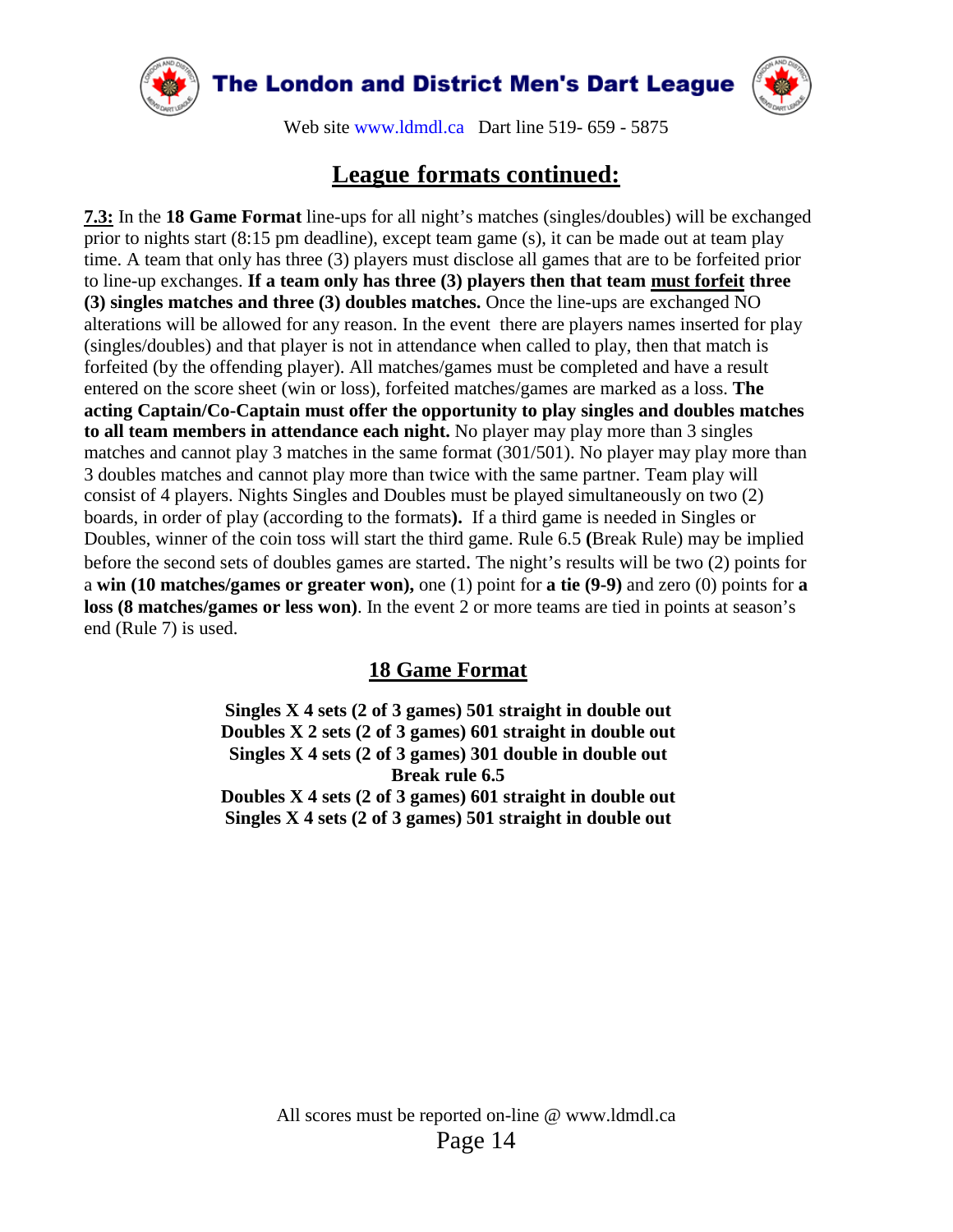

### **League formats continued:**

**7.4**: In the 16 Game Format line-ups for all night's matches (singles/doubles) will be exchanged prior to nights start (8:15 pm deadline), except team game (s), it can be made out at team play time. A team that only has three (3) players must disclose all games that are to be forfeited prior to line-up exchanges. **If a team only has three (3) players then that team must forfeit two (2) singles matches and two (2) doubles matches.** Once the line-ups are exchanged NO alterations will be allowed for any reason. In the event there are players names inserted for play (singles/doubles) and that player is not in attendance when called to play, then that match is forfeited (by the offending player). All matches/games must be completed and have a result entered on the score sheet (win or loss), forfeited matches/games are marked as a loss. **The acting Captain/Co-Captain must offer the opportunity to play singles and doubles matches to all team members in attendance each night.** No player may play more than 3 singles matches and cannot play 3 matches in the same format (301/501). No player may play more than 2 doubles matches and cannot play more than twice with the same partner. Team play will consist of 4 players. Nights Singles and Doubles must be played simultaneously on two (2) boards, in order of play (according to the formats). If a third game is needed in Singles or Doubles, winner of the coin toss will start the third game. Rule 6.5 **(**Break Rule**)** may be implied before the third 301 game is started. The night's results will be two (2) points for a win (9 matches/games or greater won), one (1) point for a tie (8-8) and zero (0) points for a loss (7 matches/games or less won). In the event 2 or more teams are tied in points at season's end (Rule 7) is used.

#### 16 Game Format

Singles X 4 sets (2 of 3 games) 501 straight in double out Doubles X 2 sets (2 of 3 games) 601 straight in double out Singles X 4 sets (2 of 3 games) 301 double in double out Break rule 6.5 2 Team games of 1001 straight in double out Doubles X 2 sets (2 of 3 games) 601 straight in double out

Singles X 2 sets (2 of 3 games) 501 straight in double out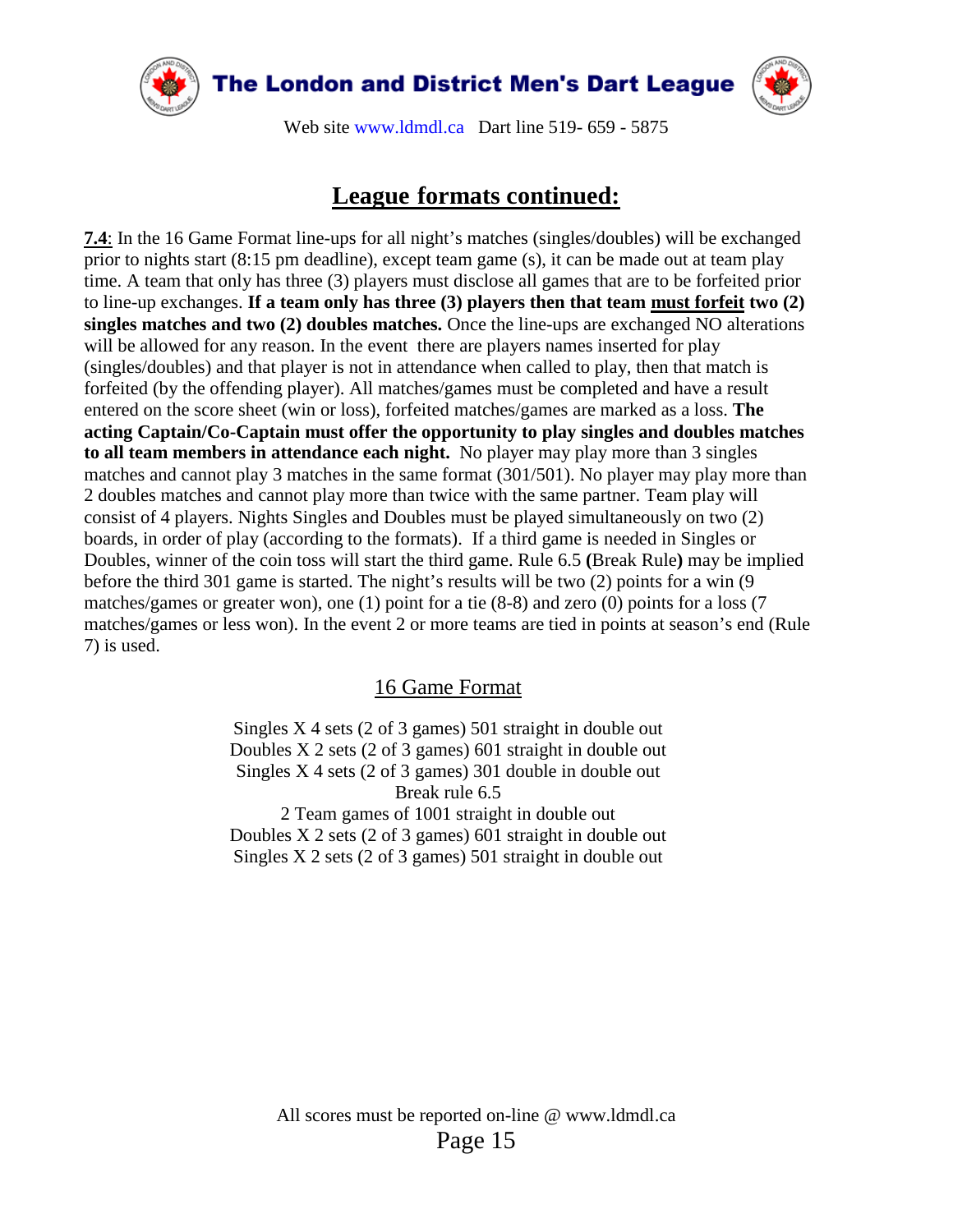



Web site [www.ldmdl.ca](http://www.ldmdl.ca/) Dart line 519- 659 - 5875

#### **League formats continued:**

**7.5:** In the 12 Game Format line-ups for all night's matches (singles/doubles) will be exchanged prior to nights start (8:15 pm deadline), except team game (s), it can be made out at team play time. A team that only has three (3) players must disclose all games that are to be forfeited prior to line-up exchanges. **If a team only has three (3) players then that team must forfeit one (1) singles match and two (2) doubles matches.** Once the line-ups are exchanged NO alterations will be allowed for any reason. In the event there are players names inserted for play (singles/doubles) and that player is not in attendance when called to play, then that match is forfeited (by the offending player). All matches/games must be completed and have a result entered on the score sheet (win or loss), forfeited matches/games are marked as a loss. **The acting Captain/Co-Captain must offer the opportunity to play singles and doubles matches to all team members in attendance each night.** No player may play more than 2 singles matches (501). No player can play in a second Singles match before all players have played in one Singles match first. No player may play more than 2 doubles matches and can only play with the same partner once. Team play will consist of 4 players. Nights Singles and Doubles must be played simultaneously on two (2) boards, in order of play (according to the formats). If a third game is needed in Singles or Doubles, winner of the coin toss will start the third game. Break Rule 6.5 may be implied after the Singles matches are completed. The night's results will be two (2) points for a win (7 matches/games or greater won), one (1) point for a tie (6-6) and zero (0) points for a loss (5 matches/games or less won). In the event 2 or more teams are tied in points at season's end (Rule 7) is used.

12 Game Format

Singles X 6 sets (2 of 3 games) 501 straight in double out Break rule 6.5 Doubles X 4 sets (2 of 3 games) 601 straight in double out 2 X Teams games 1001 straight in double out.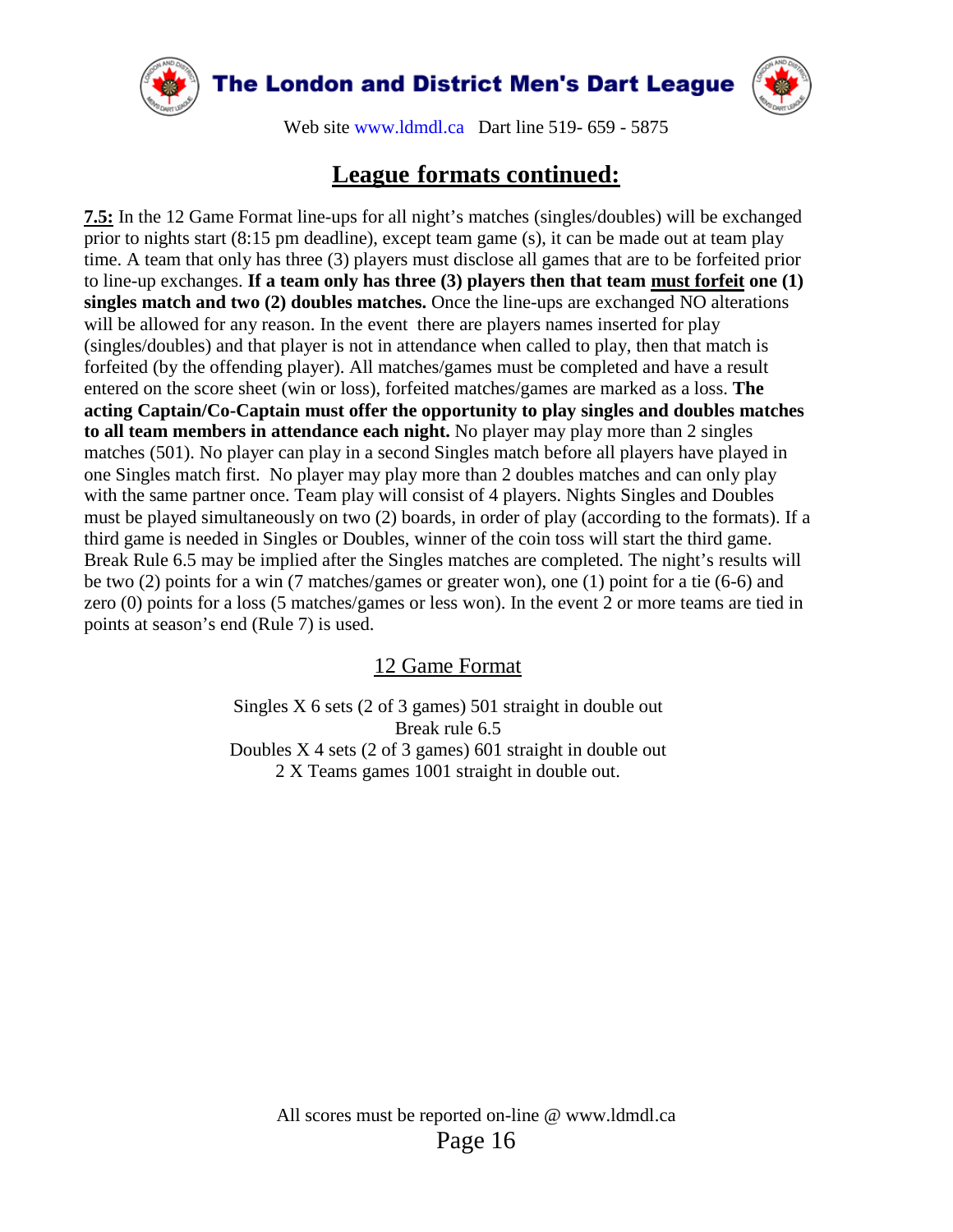

### 8 LDMDL Singles League

Monday night's starting at 7:30pm at 1 or more locations depending on number of players per format. Registration night separate night from Team Registration Night and notice will be put on website and advertised when determined. A player must pay his LDMDL Membership fee or additional League player fee to play. Placement in what group depends on level of experience, and format requested. We can shift people up and down levels depending on previous year's outcome. Number of weeks played will be determined by the amount of players playing in each group. Chalking is done by each player and only after the shot has been acknowledged by the other player. This League will follow all LDMDL Rules of Conduct and Discipline. Awards for top 3 in each division, high outs, and 180's will be awarded at Annual LDMDL Banquet. A Convener may be assigned to handle issues or a liaison from each level may be appointed from the Executive and will follow all directives given by the Executive for his position. The elected LDMDL Scorekeeper will be responsible for keeping and maintaining the records relating to the standings of every player registered in each of the Singles League formats.

**8.1:** A player who is taking over a position from player, who has quit, will start with only his record and does not take over the other person's stats. Any games already played will still be awarded to the opposite players and does not affect their standings. Any games that were to be made up by quit player will be considered a forfeit and points/games awarded accordingly. Since the position was already paid for by quit player, a spare player only needs to pay \$5 admin fee to join or the \$50 League Membership fee if he is not an already registered LDMDL member.

**8.2:** There will be makeup weeks allocated for missed games throughout the season.

**8.3:** A player who is not able to attend must call the person they are playing to reschedule or it will be considered a forfeit immediately. (Snow nights or League cancellations not included) **8.4:** Any missed game or games that have been rescheduled (by agreement of both players), must be played by the  $2<sup>nd</sup>$  make-up night in the schedule AFTER the original night of play. Failure to make-up missed games by this deadline will result in a '0' (zero) being awarded to both players for the originally scheduled night of play.

**8.5:** All players registered in the Singles League are responsible for submitting their own scores ONLY through the LDMDL website at www.ldmdl.ca by 8:00 pm on the Wednesday after the night of play. Failure to report by this time may result in a '0' (zero) score being awarded for the night of play and a failure to report (DNR) will be entered into the standings. The Scorekeeper MAY record a player's score if the opposing player has submitted his score.

#### Singles League Formats

Intro Format: 6 games of 501 SI/DO; 4 games of 301 DI/DO; 2 games of crickettotal of 12 games. Intermediate Format: 8 games of 501 SI/DO; 6 games of 301 DI/DO; 4 games of crickettotal of 18 games. Intense Format: 12 games of 501 SI/DO; 8 games of 301 DI/DO; 4 games of crickettotal of 24 games

All scores must be reported on-line @ www.ldmdl.ca

Page 17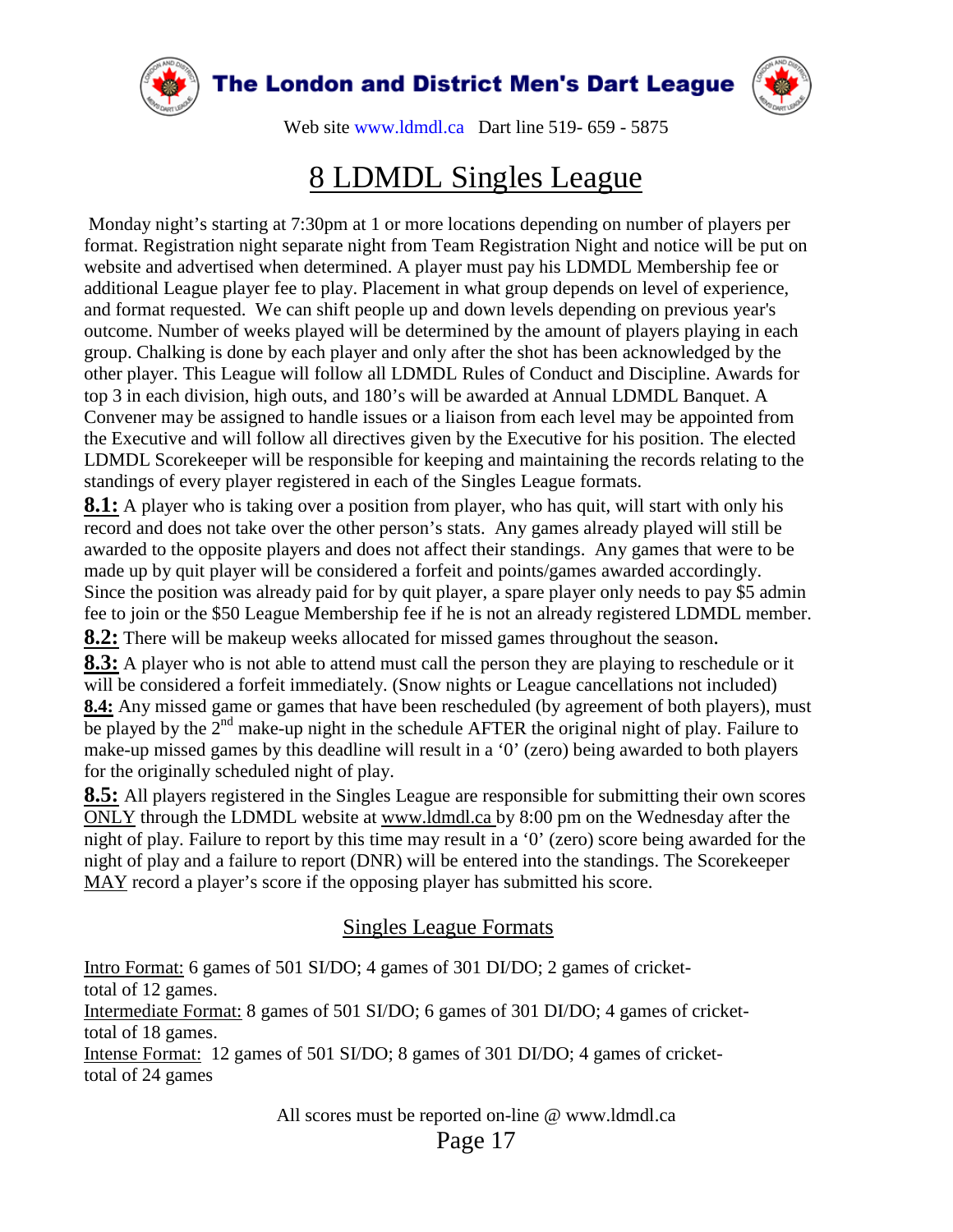

### **9 Membership Types, Fees and Obligations**

Membership in this League shall bind the member accepting to abide by the provisions of the League Constitution, By–Laws, and rules etc. as described in this document and as duly amended from time to time. Also binding are the Regulations of the playing locations. (Note: The League may not have any control or influence over these locations or Regulations).

**9.1:** Active member: Any person who has paid up in full, the required dues for the current fiscal year and has been issued with a membership card.

**9.2:** Life member: Any active member of the League who in the opinion of the Executive Board should be entitled to such membership by virtue of the number of years with the League, and / or services rendered.

**9.3:** Honorary member: Any non–member who in the opinion of the Executive Board should be entitled to such title by virtue of the number of years with the League and / or services rendered. **A** membership card will be issued if not assigned/registered to a team at seasons start.

**9.4:** The annual membership fee for active members of the League shall be as determined from year to year, but shall not be increased more than 10% without the majority of members so agreeing at an annual or special meeting.

**9.5:** Membership fees and obligations shall be payable in full by the registration closing deadline as published on the registration form for the current year. Membership fees once submitted will not be refundable. Postponement of dues after the deadline will not be allowed.

**9.6:** Life and Honorary members shall not be liable to membership fees, however they may contribute funds to the League if they so desire, but such contribution shall be in the nature of a gift, not a fee. Life and Honorary members must be registered to a team to participate and play in any League Tournaments; this includes "Singles and Doubles".

**9.7:** When a members name has been stricken from the roll of membership, for any cause. The Secretary shall enter the same in the minute book and shall give notice of this by the Secretary contacting the member thru the team Captain or by either email or phone if possible to such person, and such member shall forfeit all monies paid to the League, his membership card and the rights and privileges to which he is otherwise entitled.

**9.8:** When a League Member passes away, on behalf of the League a flower arrangement will be sent or contribution to the Charity or Foundation the deceased family arranges. Contribution will not be more than \$100.00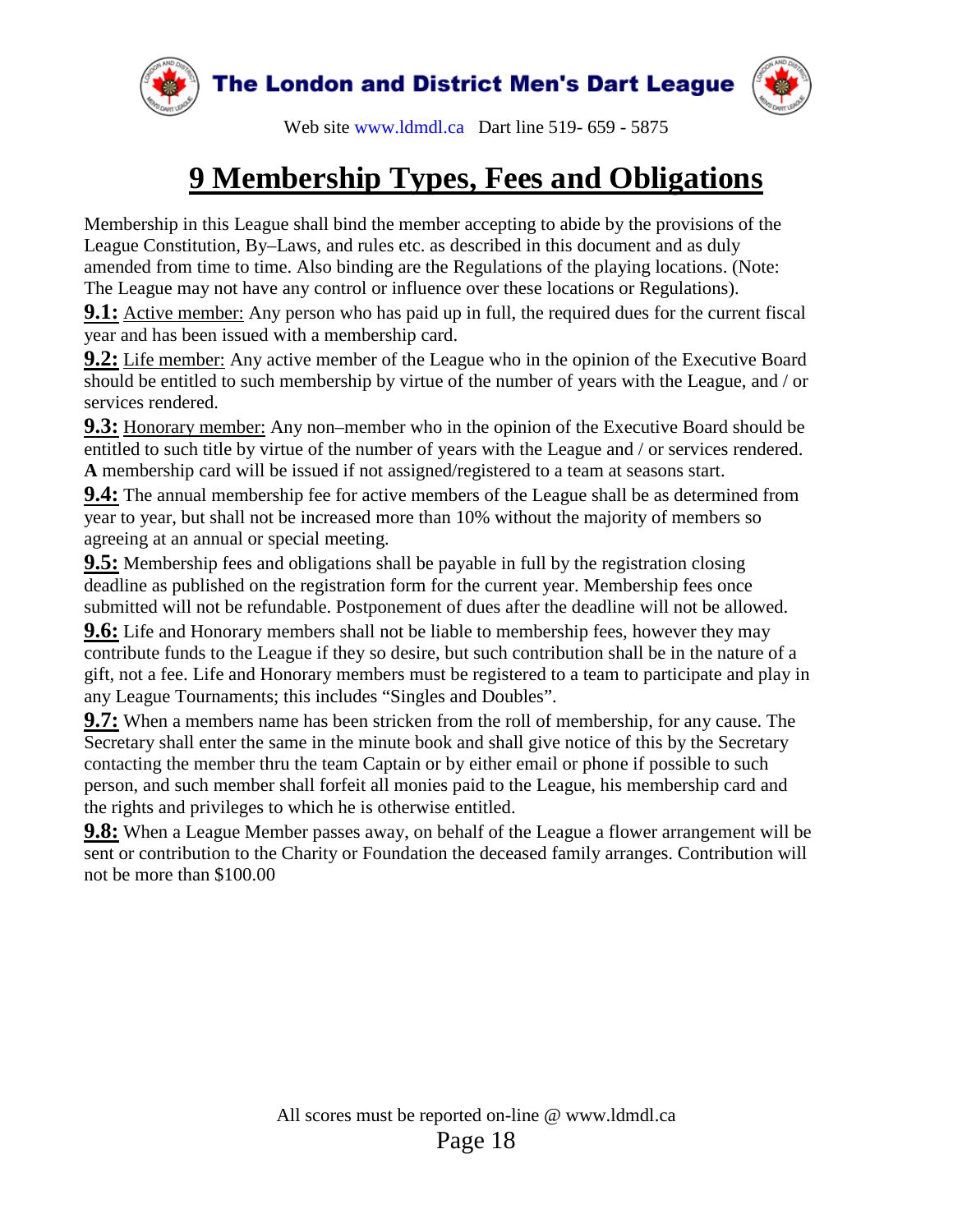

### **10 Suspension and Expulsion of Members**

A team or team member may be charged with violations of the constitution, by-laws or rules of play for conduct that is considered to be unsportsmanlike such as, threatening, harassing or physically abusive by nature towards others. Complaints shall be made as follows:

a) In writing and delivered to a member of the Executive board within ten (10) days of the alleged violation.

b) The written complaint may be placed in the league mailbox provided the complainant leaves a telephone message at the Secretary's number that he has done so.

c) The Secretary shall accept all complaints done by through the League web-site. All submissions must still be done within **seven (7)** days of alleged violation.

The Executive have the right to get involved when seeing incidents of conduct contrary to rules 5.4 The Executive Member(s) will approach an offending team or player and identify themselves to the captain of the team. Explain what infraction it is they are doing and give them a verbal warning of the offending behavior. This will be reported to the Executive at the next meeting and the President will be informed immediately. If the behavior continues after that, that player or team will be called into the next Executive meeting and reprimanded by written notice or expulsion according to Section 10 of our Rulebook or suspended immediately by President depending on circumstances.

A player or team may be suspended immediately upon notification of incident by the President in cases of extreme circumstances or there is a threat to other Members or the League.

**10.1:** The Secretary shall give immediate notice to any member against whom a complaint has been received, outlining the particulars of such charge, and shall give reasonable notice to members concerned, of date, time and place at which the hearing of the charges will take place, together with such further notice as may be necessary to dispose of the complaint.

**10.2:** The Executive Board shall investigate each charge and, in case of minor offences, may take disciplinary action by caution or reprimand. In cases that might warrant expulsion from the league, the Executive Board shall be empowered to act as they see fit. However, any such action of the board shall be brought before the general membership at the next meeting for final disposition.

**10.3:** Any member(s) found violating the constitution and by-laws of the league might appear in person before the Executive Board dealing with the case and show cause why they should not be fined or suspended. The findings of the Executive Board shall be taken before the membership of the next meeting for final disposition.

**10.4:** If any member against whom a charge has been laid does not attend the hearings as required, the hearing may go on in his absence. Evidence shall be recorded in writing, and subscribed to by witnesses.

**10.5:** The Executive Board of Directors may, either on their own initiative or upon receipt of a written complaint from any source, investigate the conduct of any League member(s).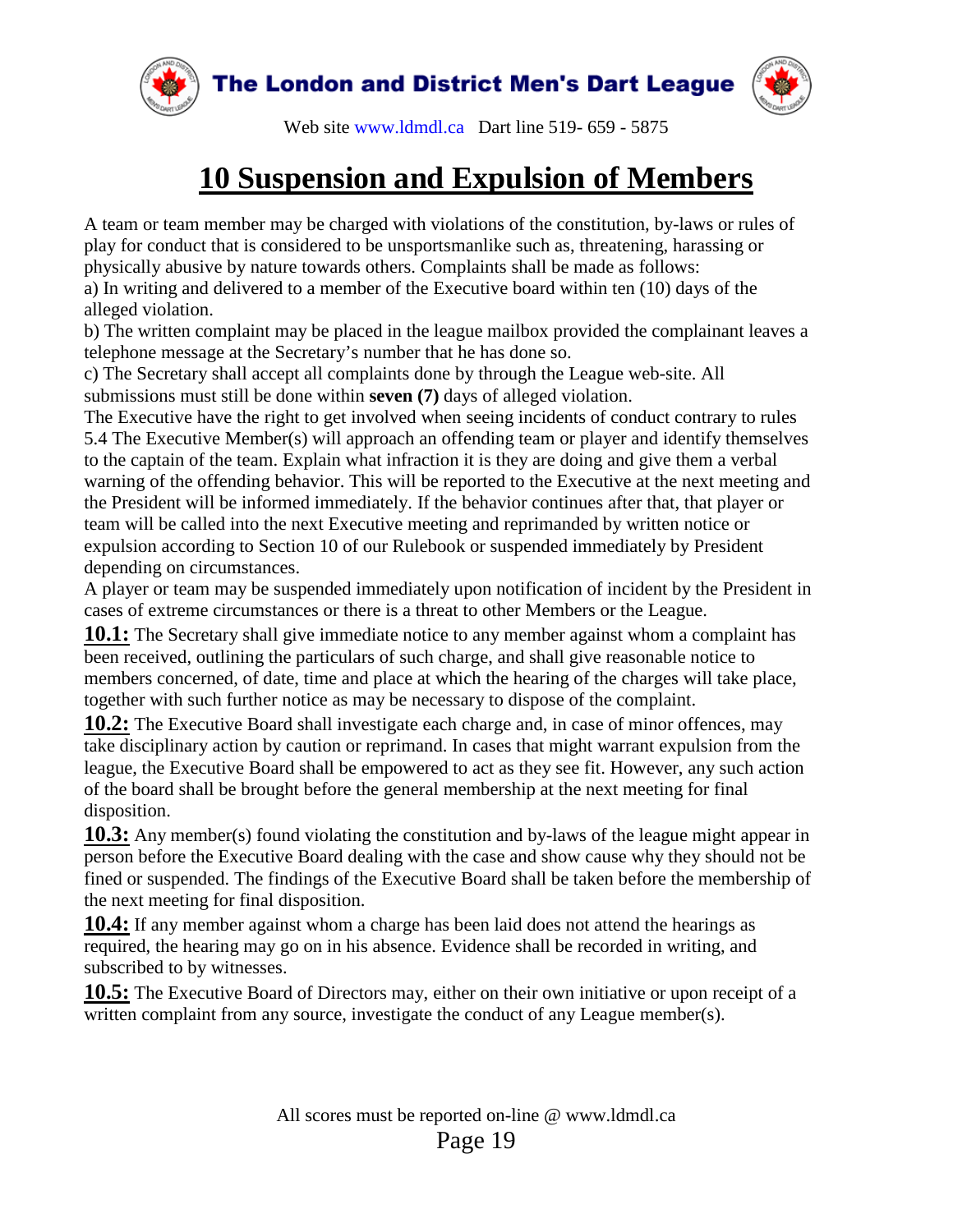

#### **Suspension and Expulsion of Members Continued:**

**10.6:** In the event disciplinary action has to be taken against a member it may be as follows:

- **1.** Verbal warning from the President.
- **2.** Warning by letter.
- **3.** A fine not to exceed \$100.00.

**4.** A period of suspension, surrendering his membership card for that period

**5.** Expulsion from the League and loss of all League privileges as outlined in Section 9.7. In the case of a fine a two (2) week period will be allowed to pay the fine. If payment is in default then expulsion will automatically apply. The above five (5) levels of action may apply to a single player or the whole team, as circumstances dictate. Under actions 2 thru 5, the Member(s) charged shall be notified of the decision of the Executive Board immediately if they are at the Executive Meeting or by phone call if the number is available or team captain in the event they do not attend.

**10.7:** Any member(s) who have been suspended for more than four (4) League games or has been expelled from the League has the right to call a Special meeting provided:

a. They abide by the By–laws in Sections 14.3 and 14.4. They call such meeting within ten (10) days of receiving a registered letter of notification of the Boards decision and action. See By– Law 2.4.

**10.8** The Board may reinstate a suspended member by the Executive Board at their monthly meeting. The membership of the League at an Annual or Special meeting by majority vote of those present, may also reinstate the member who has been suspended, continue his suspension indefinitely, or for a fixed period of time. A member so charged must surrender his membership card for the stated period of time.

**10.9:** A team that has been found guilty of unsportsmanlike or any other bad conduct may lose any or all points/games gained from the night in question*.*

### **11 Elections of Officers**

Qualifications requisite for members to stand for election to the Executive Board:

President: minimum two (2) years Board member or four (4) years League member.

Vice president: minimum two (2) years Board member or four (4) years League member.

Secretary: minimum two (2) years Board member or four (4) years League member.

Scorekeeper/Webmaster**:** minimum two (2) years Board member or four (4) years League member and have prior computer/internet/web page experience.

Treasurer: minimum two (2) years Board member or four (4) years League member. Note: The Secretary, Scorekeeper and Treasurer shall have or have access to, equipment

necessary to properly fulfill their duties.

Director: 4 Directors will be elected with each Director having been at least one (1) year in the League to stand for election.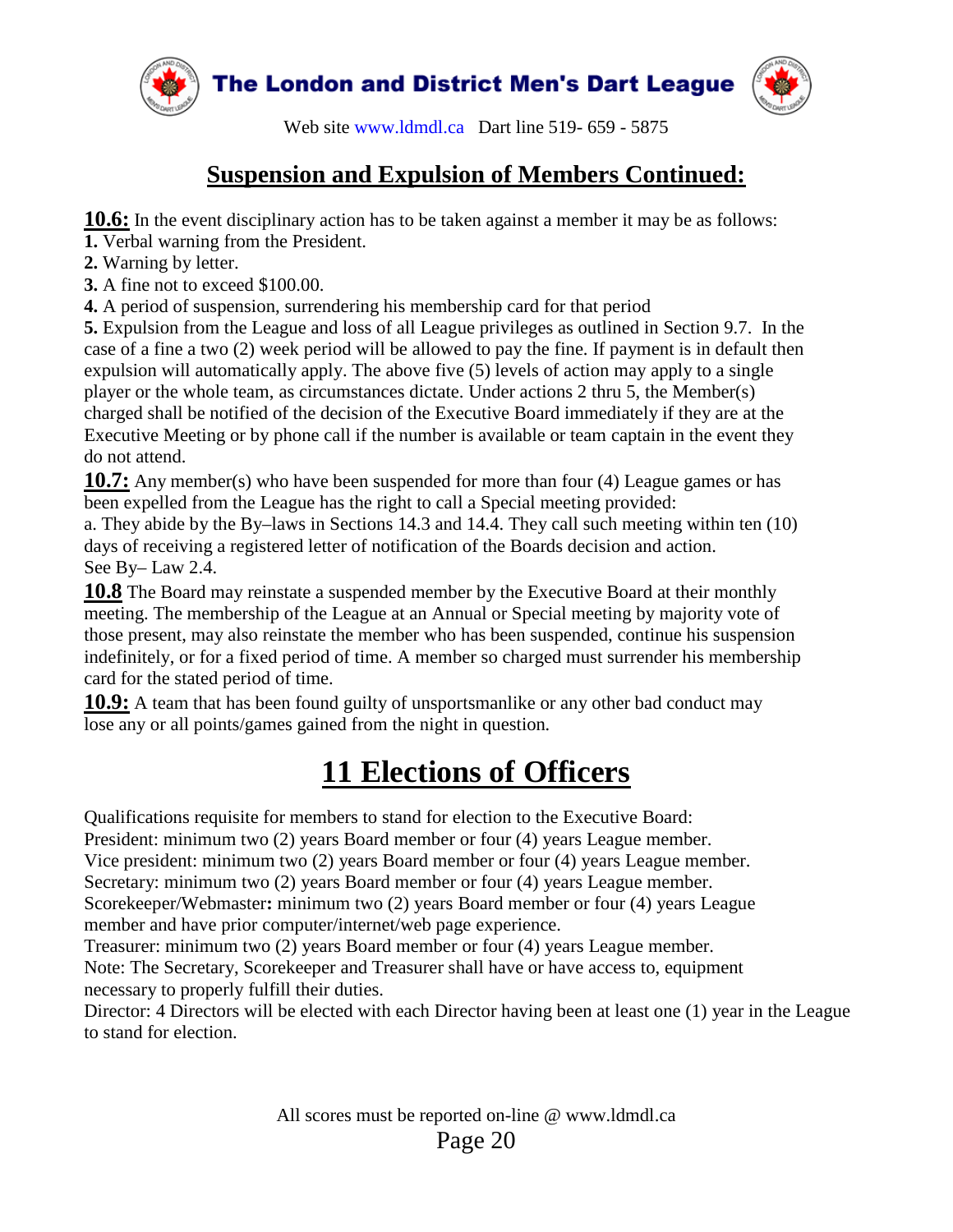

#### **Election of Officers Continued:**

**11.1** The Directors positions will be elected for a one (1) year term, President, Vice President, Secretary, Treasurer and Scorekeeper will be elected for a two (2) year term*.* All honorariums will be still based on a yearly basis as determined by the membership.

**11.2:** Honorariums shall be paid to the Executive Board of directors and possibly to Board appointed Committee members as the League deems fit. Honorariums shall not be distributed prior to the date of the Annual Banquet.

**11.3:** The honorariums for the L.D.M.D.L. Board of Directors will be capped (frozen) as follows: President \$250.00, Vice President \$200.00, Treasurer \$300.00, Secretary \$300.00, Scorekeeper / web \$300.00, Directors \$125.00.

**11.4:** The Election shall be controlled by a Convener and Scrutinizers, as required and agreed upon, by the Executive Board**.** The election of officers can commence once all reports have been read and the amendment portion of the meeting has started.

**11.5:** The Convener shall call for nominations from the floor for each position(s). He will call three (3) times before closing the nominations. Voting shall be by way of distribution of a ballot slip to each member. The same ballot slip may contain four (4) positions. Any ballot not clearly written and legible to the Election Committee shall be deemed to be spoiled. However, misspelling of the name shall not be deemed to spoil the ballot.

**11.6:** A current President may be nominated and elected to any office. If he is not elected to any office, he automatically becomes Past President. He may sit in on all meetings and be given voting privileges.

**11.7:** In case of a tie vote between two (2) or more candidates for election to any office, there shall be a revote on the tied candidates only, until someone is elected.

**11.8:** The count of ballots shall be conducted in the same room as the election.

**11.9:** There shall be "NO" proxy votes.

**11.10:** An election candidate or member wishing to run for office, but cannot be present at the election, shall provide a written communication outlining the offices he wishes to run for. Such communication shall be delivered into the hands of the Election Convener before the election commences. Such communication shall be read aloud to the membership.

**11.11:** Any members elected to the Executive Board must be a member in good standing in the League for his elected term.

**11.12:** The Convener of the Annual election of officers at the Annual General Meeting shall record and give to the League Secretary, for safekeeping, a list of the nominees in the order of votes received. This list will be kept for two (2) years. In the event a vacancy within the Executive Board should occur, the Executive Board must first select a replacement from this list in order from the highest runner up, by appointment of a member at large.

**11.13:** If a member of the Executive Board is unable or unwilling to fulfill their obligations to the League, the Executive Board shall appoint a replacement according to the procedure outlined in 11.12. Except in the case of the President, then section 12.1 will apply.

Page 21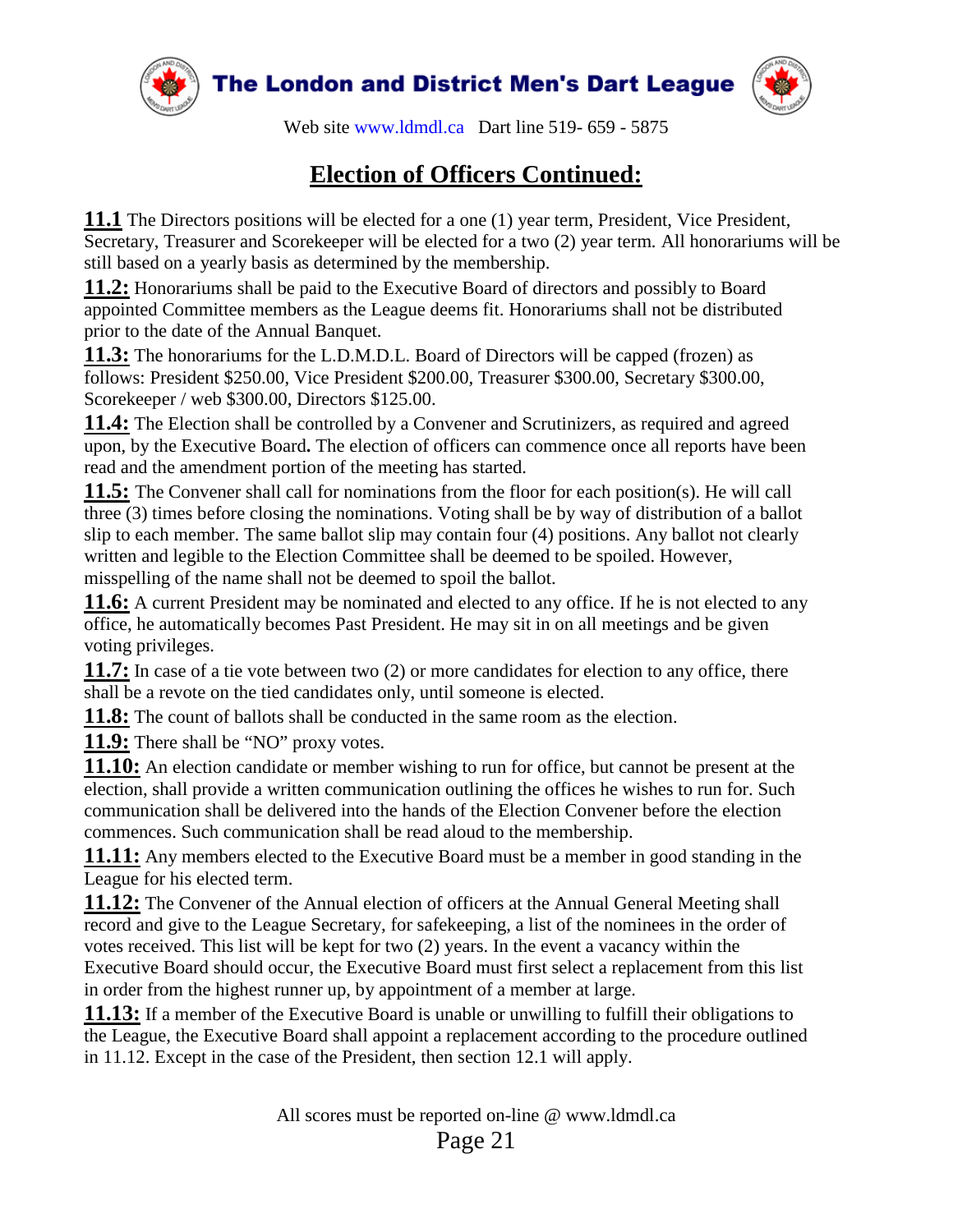

#### **Election of Officers Continued:**

**11.14:** In the event of a Board member being stricken from the Board of Directors, the procedure in by-law 11.12 shall be followed for replacement.

**11.15:** If an Executive Board member can not fulfill his elected term, this member will not be allowed to run for any elected Executive Board position until after the following full Board election (two (2) years).

### **12 Duties of Officers**

The President shall preside at all meetings of the League and perform all duties incidental to his office.

**12.1:** The Vice – President shall, in the absence of the President or in the case of his inability to act, perform all duties pertaining to the office of the President. In case of a vacancy in the office of the President, he shall preside until the League elects a new President.

**12.2:** The immediate Past President may be present at all Executive Board meetings and be seated with the Executive Board, at all other meetings; he will be present in an advisory capacity. The Past President may have voting privileges only at the Chairman's invitation.

**12.3:** The Treasurer Shall: 1) have care and custody of the League funds. Depositing same in name of the League in such bank or banks as the Executive Board sees fit.

2) Sign all cheques and orders for payment of money.

3) Keep a petty cash account, have on hand funds not to exceed One hundred and fifty dollars, (150.00).Further, the Treasurer shall use the petty cash account for the purpose of small expenditures.

4) He shall keep an accurate record of all monies received and disbursed to the satisfaction of the Executive Board or Auditors. Produce same for inspection at any time, pay all accounts by cheque.

5) When receiving monies give a receipt, keeping on file a duplicate of such receipt, and prepare an Annual report giving the receipts and disbursements of the year in detail. He shall present such a report at the Annual meeting.

Also immediately following the seating of the new Board of Directors, the past Treasurer shall arrange to provide the new board with a financial report that has been audited by an Financial Review committee of three (3) members of the League appointed annually at the Annual General Meeting. Also all expenditures exceeding Five hundred dollars (\$500.00) shall be sanctioned by motions with a majority vote by all Executive Board members, or by a simple majority of attending members at a General or Special meeting, and shall be recorded into the minute's book. Should the Treasurer at any time through absence from illness or any other cause whatever, be unable to discharge duties as herein set forth. The Executive Board may appoint any member of the League to act in his place, for the unexpired portion of his office, or until his return to office whichever comes first.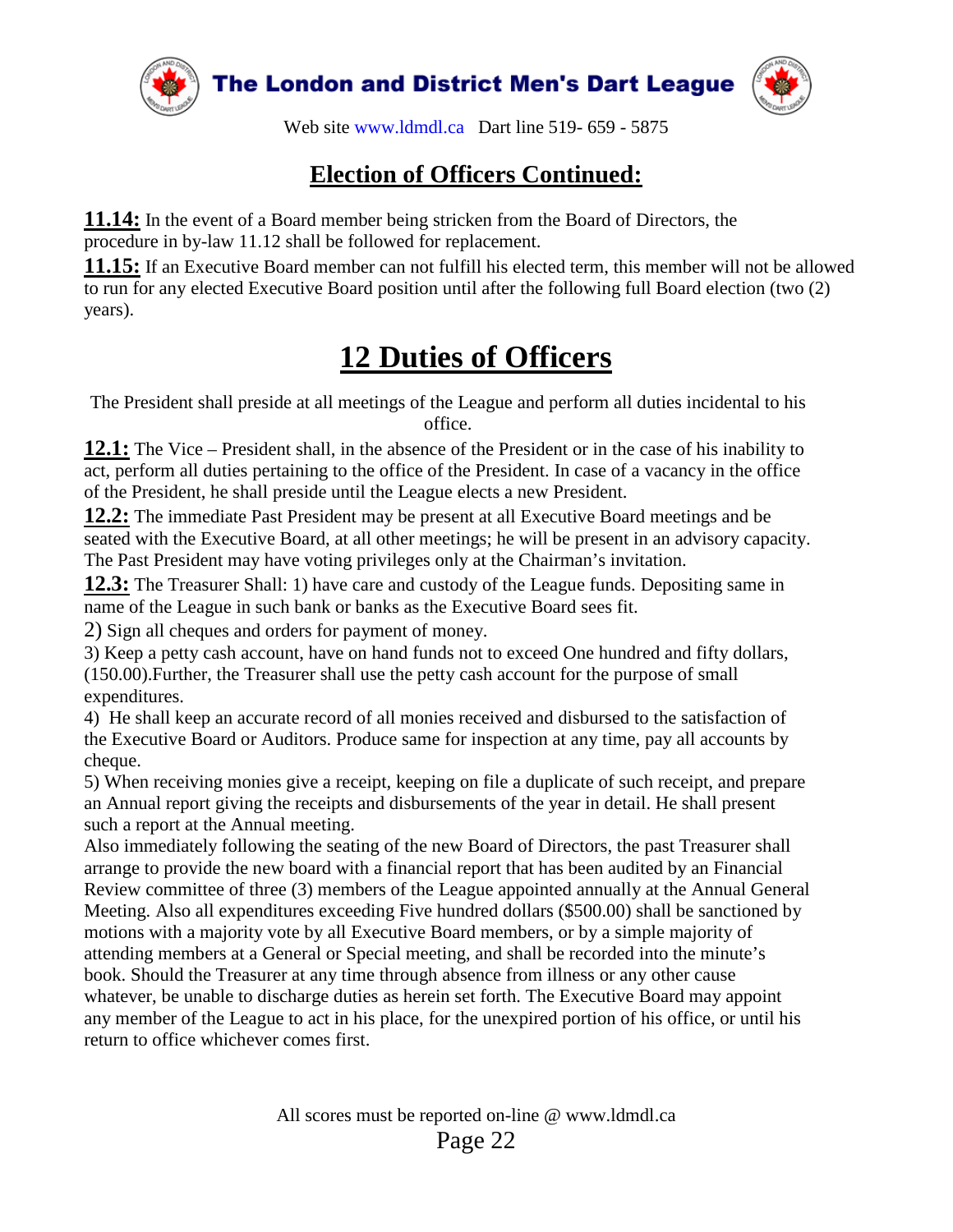

#### **Duties of Officers Continued:**

**(12.3: continued)** Before the beginning of the new fiscal year, no later than July  $31<sup>st</sup>$  in the year of the election of officers, the Treasurer shall surrender all matters and materials including ledgers, receipts, electronic data and bank account statements, including interest statements or receipts to the Board. This action will be adhered to regardless of incident. These records will be audited immediately upon receipt by the Financial Review Committee for the current year. Copies of the report shall be published to the Executive Board.

**12.4:** The Secretary Shall: 1) have the responsibility of recording the minutes of all League, Executive, and Special meetings.

2) He will ensure that the minutes of all Executive and Special meetings are presented to the Board for ratification no later than the next regularly scheduled monthly Board meeting. Upon ratification he will ensure that said minutes are given in a timely manner to the Webmaster for posting on the League site**.**

3) See that all notices of all Annual, Special and Executive meetings are sent out or posted according to the bylaws of the League.

4) Present a report at the Annual meeting giving a summary of the minutes / activities of the League meetings during the last season, with particular reference to the number of meetings held and attendance at such meetings, and without prejudice**,** summarize the activities of each member of the Executive, and perform other duties as required by the Executive Board.

5) The Secretary along with President the shall be the signing authorities for all correspondence sent out from the Secretary's position and alternate signatory along with the Treasurer for any contracts/agreements entered into by the L.D.M.D.L. Executive.

6) Secretary will also accept any protests by email made within the seven (7) days of the occurrence. The Executive Board may appoint a member of the League to be assistant Secretary if necessary. He shall perform the normal duties of Secretary, if called upon to do so. The assistant Secretary will not have voting privileges at Executive Board meetings.

**12.5:** The Scorekeeper/Webmaster is responsible for keeping and maintaining all necessary records pertaining to the standings of all teams; Singles League players; tracking of all 180's shot; all Format High Take-Outs; Tournament results and maintaining/updating the League website and Facebook page. The Scorekeeper/Webmaster will also be responsible for creating the schedules for all of the Team and Singles Formats at the beginning of each season. **12.6:** The Directors (4) will be responsible for helping at all League tournaments and will also

help in Committees that are assigned to them by the Board.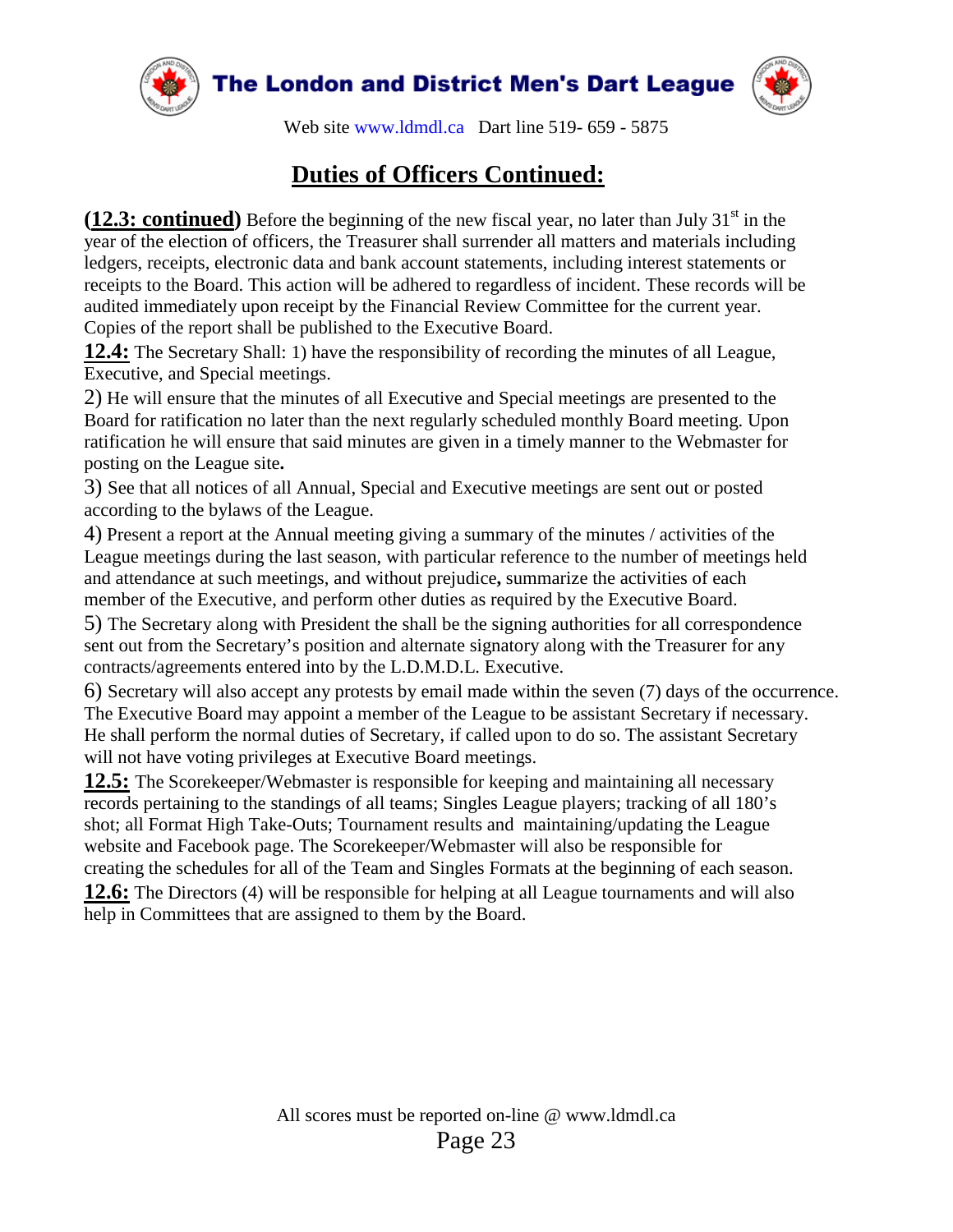

#### **Duties of Officers Continued:**

**12.7:** The Ombudsman**,** non member of L.D.M.D.L. Board of Directors appointed by President yearly, as a complaint investigator for the current L.D.M.D.L. dart season, to be responsible for impartially investigating and assist in resolving complaints from L.D.M.D.L. members, L.D.M.D.L. Sponsors/Owners/Managers of any of the L.D.M.D.L. venues, against another member of the L.D.M.D.L. organization or it's affiliates by objectively gathering the facts both pro and con to any scenario that arises through out the dart season by reporting these findings to the L.D.M.D.L. Board of Directors, and assist in trying to bring about a fair settlement or agreement at a Regular, Special or Annual Meeting of the L.D.M.D.L. Executive or membership meeting. The rules or the L.D.M.D.L. apply for all information gathered, results, or decisions made, and will be presented according to the rules of the London and District Men's Dart League.

**12.8:** All Board members will be required to be present at the Annual General meeting and at the Annual Banquet and awards event clothed in semi – formal attire, (dress shirt and tie). **12.9:** Any Executive member must not miss more than three (3) meetings or scheduled events per season, without proper cause and the previous approval of the Executive body. In the event of 3 meetings or scheduled events being missed by an Executive member, he will be replaced by the majority vote of the other Executive members of the Board, not including any Past President. The procedure for replacement will be as outlined in 11.13; with the exception that if it is the President being dismissed, then 12.1 will be followed

### **13 Boards and Committees**

The Executive Board may from time to time appoint such Boards and Committees as it may deem necessary in the interest of the League. A Financial Review Committee shall be formed each year to check that all League income and expenses are proven to be correct and accurate. The Financial Review Committee shall report to the League membership at the Annual General Meeting their findings on the financial matters of the League.

**13.1:** That the Executive, on a priority basis devise a system for recording and reporting League income such that, with 100% accuracy the income from any and all forms of membership fees can be verified. Such a system must be able to identify the total number of members belonging to the League and the amount of their payment/s however recorded for accounting purposes, plus all administration fees etc, etc collected in connection with memberships.

**13.2:** Executive may appoint Format Liaisons to help address issues within the formats and possibly help in Format Tournaments. This would be a non paid, volunteer position per season with the position awarded by Executive vote.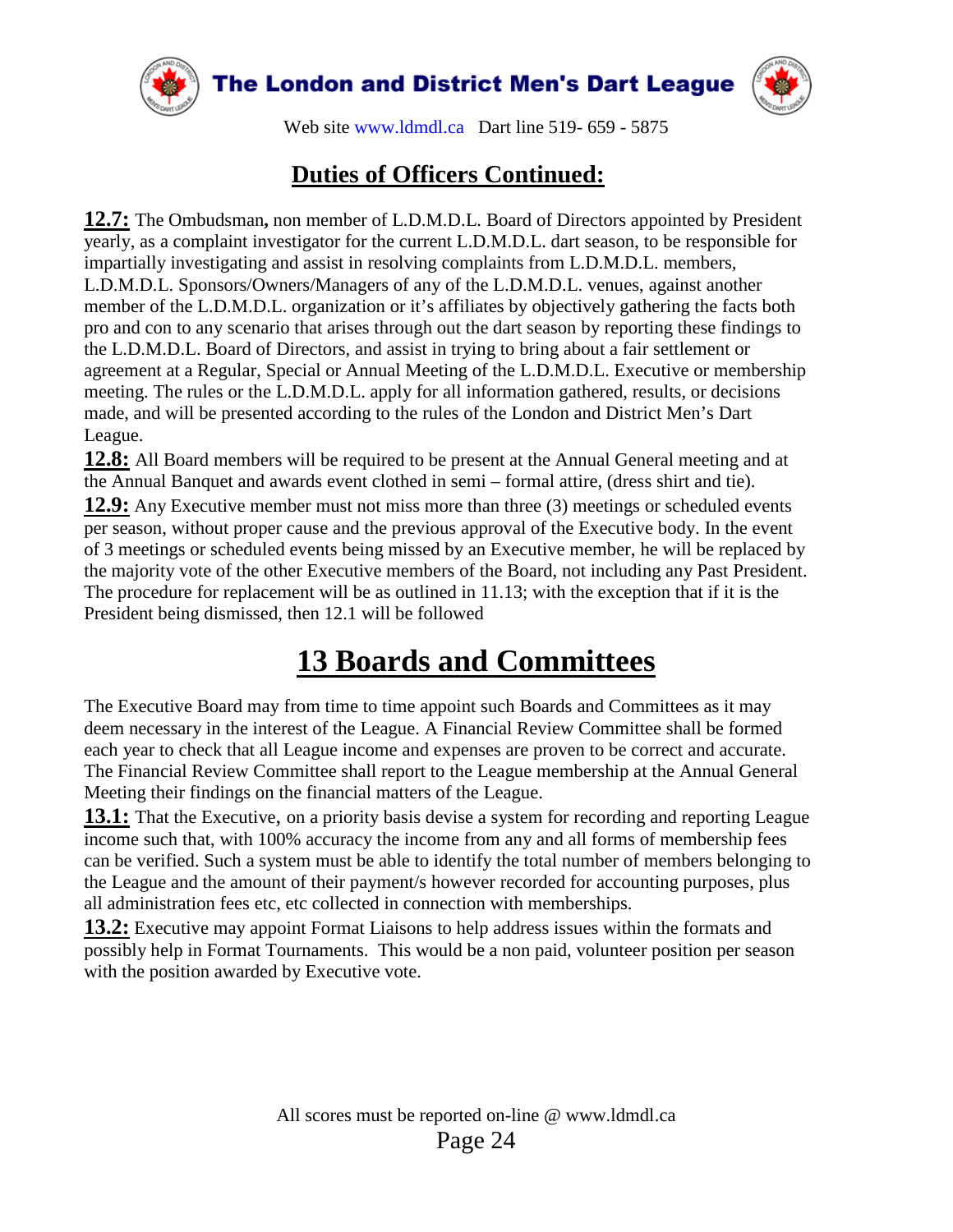



Web site [www.ldmdl.ca](http://www.ldmdl.ca/) Dart line 519- 659 - 5875

### **14 Meetings**

Meetings shall be classified as Annual, Executive and Special meetings.

**14.1:** There shall be an Annual meeting in each fiscal year.

**14.2:** The Annual meeting of the League shall be held within fourteen (14) days of the scheduled end of League play, but does not include any rescheduled games. The meeting shall transact the following business: Call meeting to order, appoint a Sergeant at Arms, Roll call of Officers, Minutes of last Annual Meeting, Annual reports of Boards and Committees, Treasurers report, Secretary's report, Presidents report, Honorarium(s), New Business, Adjournment, and Election of Officers.

**14.3:** Special meetings: Shall be held upon the call of the President, the Executive Board as a whole or upon requisition in writing by nineteen (19) active members. Such requisition shall express the object of the meeting proposed to be called, and shall be delivered to the League Secretary. Ninety percent (90%) of the signatories required must be present for the meeting to continue.

**14.4:** Notice of any Special meeting shall state the only business that is to be transacted at such meeting, including the place, day and hour of the meeting. Such Notice shall be given to the membership at least five (5) days before the meeting called shall take place.

**14.5:** The Executive Board of Directors shall meet on a regular monthly basis, or as often as necessary, to conduct the business of the League in an orderly effective manner.

**14.6:** The Executive Board Meetings may be formally called by the President or by a majority of the Board members. Notice of such Executive Board Meetings shall be given to all Board Members by the Secretary not less than three (3) full days before the meeting is to take place.

**14.7:** An emergency Executive Board Meeting shall be held without formal notice providing all Board Members have been advised of such a meeting. If any member of the Executive Board is not notified of such meeting and objects to any business conducted, or any motions made and passed, he may request the items in question to be reopened at the next Executive Board Meeting he attends.

**14.8:** All members of the Board shall adhere to confidentiality in matters pertaining to member disciplinary actions or hearings, unless the Board authorizes an individual or group to speak on its behalf. A general statement published to a member, team or the League shall be made by the Board and no one may divulge the contents of such a statement until the party has been notified. Any action/s deemed to be in contravention of this rule will result in disciplinary action according to rule 10.6 up to and including termination of that/those member(s) from the Board.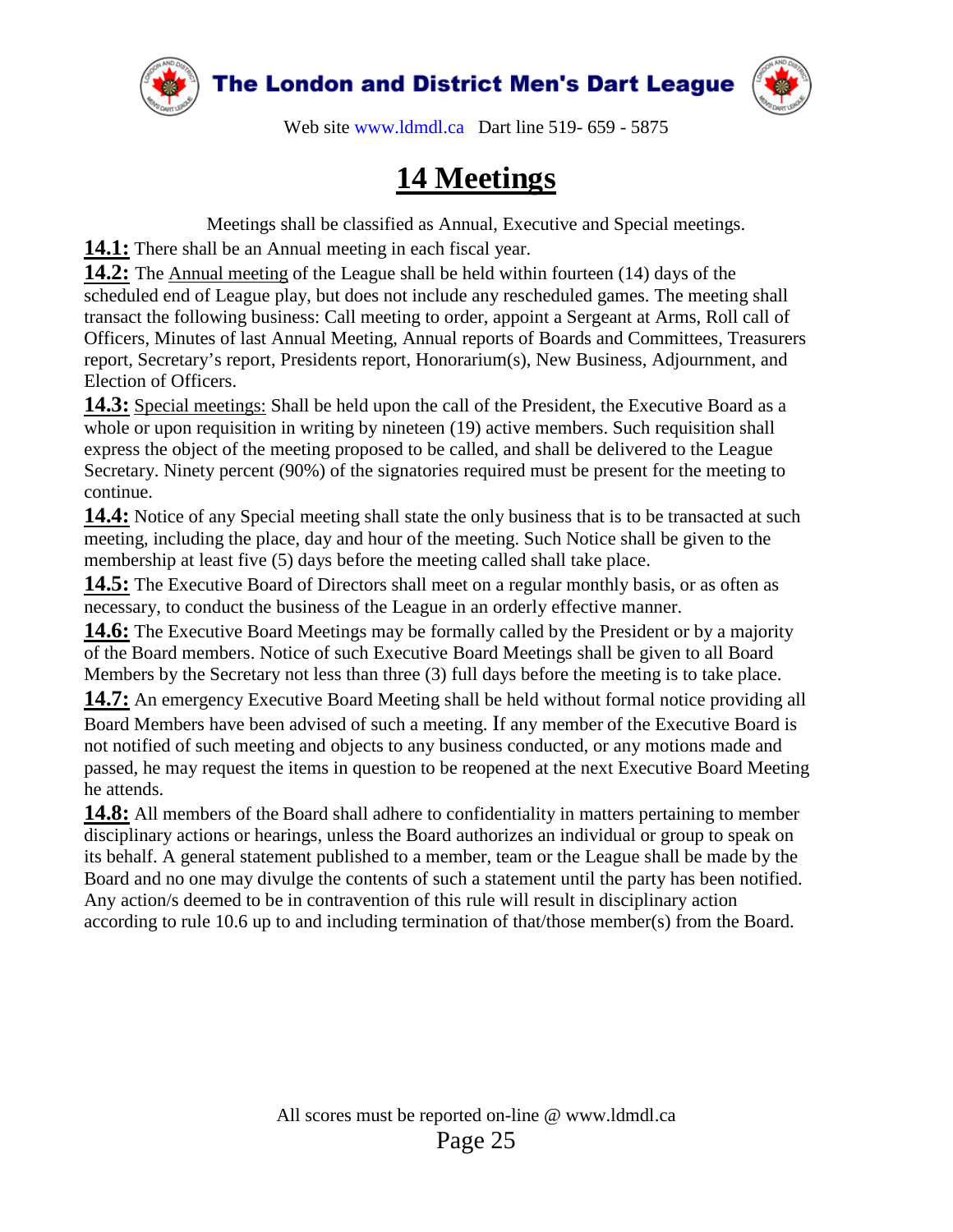



Web site [www.ldmdl.ca](http://www.ldmdl.ca/) Dart line 519- 659 - 5875

### **15 Quorums**

The presence of a Quorum shall be necessary before any meeting can be officially held. **15.1:** The presence in person of at least nineteen (19) Active (see, LDMDL 9.1), Life (see LDMDL 9.2), or Honorary (see LDMDL 9.3) members shall be necessary to constitute a Quorum at the Annual Meeting.

**15.2:** The presence of a majority of Members of the Executive Board shall be necessary to constitute a Quorum at an Executive Board Meeting.

**15.3:** In all meetings, in each Quorum, there shall be included at least a majority of Members of the Executive Board.

**15.4:** The presence of at least nineteen (19) Active/Life/Honorary members shall be necessary to constitute a Quorum at a Special Meeting, unless, there is a notice of motion to change the Constitution, By-Laws, League Rules or Game Rules of Play, which requires nineteen (19) Active members.

### **16 Conduct and Procedures at Meetings**

In case of any dispute arising from League business not covered by the Constitution and By-Laws of the League, the Board will refer the matter to Robert's Rules of Order for final

settlement.

**16.1:** The Chair shall preserve order and decorum at all meetings and shall decide questions of order and practice.

**16.2:** The Chair shall not vote on any motion unless there is a tied vote, then, he shall be required to cast a deciding vote, or abstain from the vote.

**16.3:** Every member shall, before speaking, rise and be recognized by the Chair**.** 

**16.4:** When two or more members rise simultaneously, the Chair shall decide who is to speak first.

**16.5:** Before a motion is open for discussion, it must be seconded. Any member present, other than the one introducing the motion, may second the motion. If a motion fails to raise a seconder, it dies on the floor.

**16.6:** All motions before being discussed shall be read by the Secretary. A member may request the motion under discussion to be read for his information any time during the discussion. The Secretary shall reread all motions before being voted upon.

**16.7:** The following Special motions are not open for discussion, namely, point of order, to table or set aside, to withdraw a motion (with permission of the seconder), to suspend rules and to adjourn.

**16.8:** No member while speaking shall be interrupted, except on a point of order, which must be ruled on by the Chair before any further discussion is allowed. During this time the speaking member shall resume his seat. After the Chair's ruling, the speaking member may again rise and resume speaking.

All scores must be reported on-line @ www.ldmdl.ca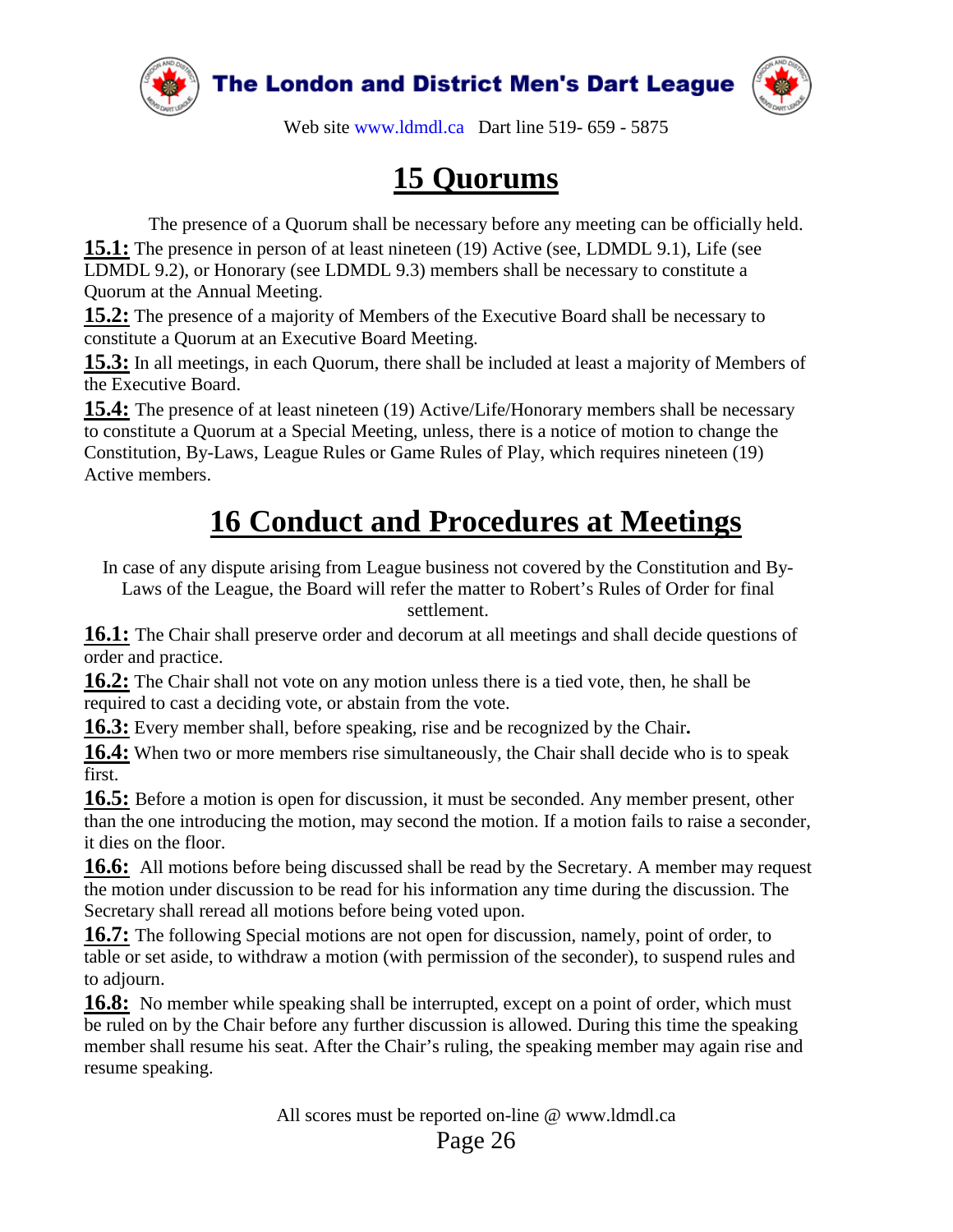



Web site [www.ldmdl.ca](http://www.ldmdl.ca/) Dart line 519- 659 - 5875

#### **Conduct and Procedures at Meetings Continued:**

**16.9:** No member shall speak more than twice and for no longer than three (3) minutes on the same motion without permission from the Chair, except the mover, who shall have the final right of rebuttal. Following the movers' final rebuttal the vote of the membership shall be called.

**16.10:** No member shall use improper language.

**16.11:** Motions may be amended provided the amendment does not alter the intent of the original motion.

**16.12:** An amendment to a motion may be amended, but such an amendment cannot itself be amended (Without the consent of the Chair).

**16.13:** When the Chair is presenting a motion to the membership for voting upon, no member shall speak or move around the meeting room.

**16.14:** An amendment to an amendment is discussed and voted upon before further discussion or voting on the amendment to which it applies. Similarly, an amendment to the motion is discussed and disposed of by vote, before further discussion or voting on the motion to which it applies.

**16.15:** Discussion to an amendment must relate to the amendment only, unless the consideration of the proposed change involves consideration of the whole motion. If a motion is defeated after an amendment, or amendments to it have been adopted, all the adopted amendments are by that defeated.

**16.16:** All voting for the purpose of making a decision, as called by the Chair, shall be deemed to have been accepted, by a simple majority vote by those present, voting in favor of the motion or the matter voted on.

**16.17:** In the case of a non-contentious matter, the Chair, instead of calling for the affirmative and negative vote, may ask if there is any objection to the motion or decision. Should no objection be raised, he may declare the motion, report or recommendation adopted. If any member does object, a formal vote must be held.

**16.18:** Unless otherwise provided, the vote on motions and other proposals is by show of hands. When provided for by the rules or by–laws or constitution, the vote may be written ballot, or by roll call.

**16.19:** The Chair for the remainder of the meeting may suspend any member refusing to take his seat when ordered by the Chair.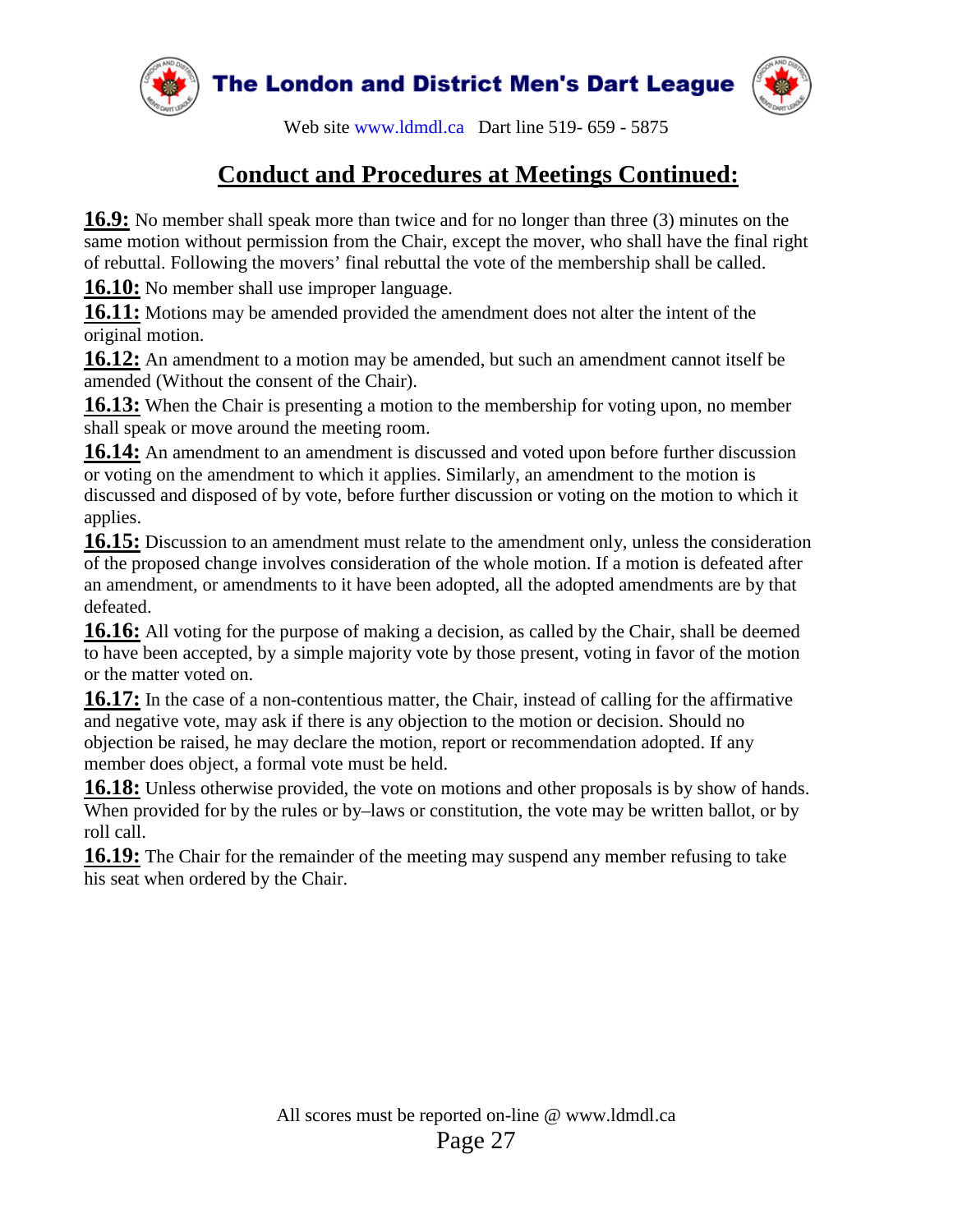



Web site [www.ldmdl.ca](http://www.ldmdl.ca/) Dart line 519- 659 - 5875

### **17 Amendments**

The League shall have full power at any annual or special meeting only, to amend or repeal the constitution, by-laws or the rules of play, provided that a quorum is present.

**17.1:** A Notice of motion shall be necessary to amend or repeal or re - enact the Constitution, By –Laws, League rules and game rules of play. The motion shall be submitted in writing, outlining the proposed change(s) requested and be delivered to the League Secretary not less than twenty (20) days before the Annual meeting. The Secretary shall mail or deliver the said Notice(s) of motion to all major playing locations for posting on their respective notice boards, no later than seven (7) days before the Annual meeting, or sooner if possible. The Secretary shall accept all motions and proposals done through the League web-site. All submissions must still be done within twenty (20) days allowed. No late amendments will be accepted by the Secretary after the twenty (20) days before the Annual Meeting.

**17.2:** A notice of motion shall also be necessary to call a "Special Meeting". The Secretary shall supply the said Notice of motion to all League team Captains and Major locations, for posting on their respective notice boards, twenty (20) days before the Special Meeting. The presence in person of at least nineteen (19) Active members shall be necessary to constitute a quorum at the Special Meeting.

#### **18 Banquet Information**

The format for, and the dates for the Annual Banquet and Awards Night will be determined yearly by the Banquet Committee.

**18.1:** A commitment fee will be required to obtain Banquet tickets. This fee will be refunded only to the person surrendering the Banquet ticket at the door on the night of the Annual banquet, with only one (1) refund per person. Dress code for the Banquets will be determined by the Executive Board to suit location and time of year. Wearing of cut–offs, sweat suits, tank tops and ripped or torn clothing are considered to be inappropriate attire.

**18.2:** Guest Banquet tickets deposits are not refundable (1 guest only per member*).*

**18.3:** All "non-active Life Members" are entitled to one (1) ticket for himself and one (1) guest ticket. These tickets are subject to the commitment fees in rules 18.1 &18.2.

#### **Drop box (League mailbox) location**

The Royal Canadian Legion Victory Branch # 317 311 Oakland Ave. London, Ontario. 519-455-2331

#### **Important**

Drop box will be serviced beginning at 08:00 pm. each Tuesday following the night of play. Standings will be published and no changes will be allowed after publication.

All scores must be reported on-line @ www.ldmdl.ca

Page 28